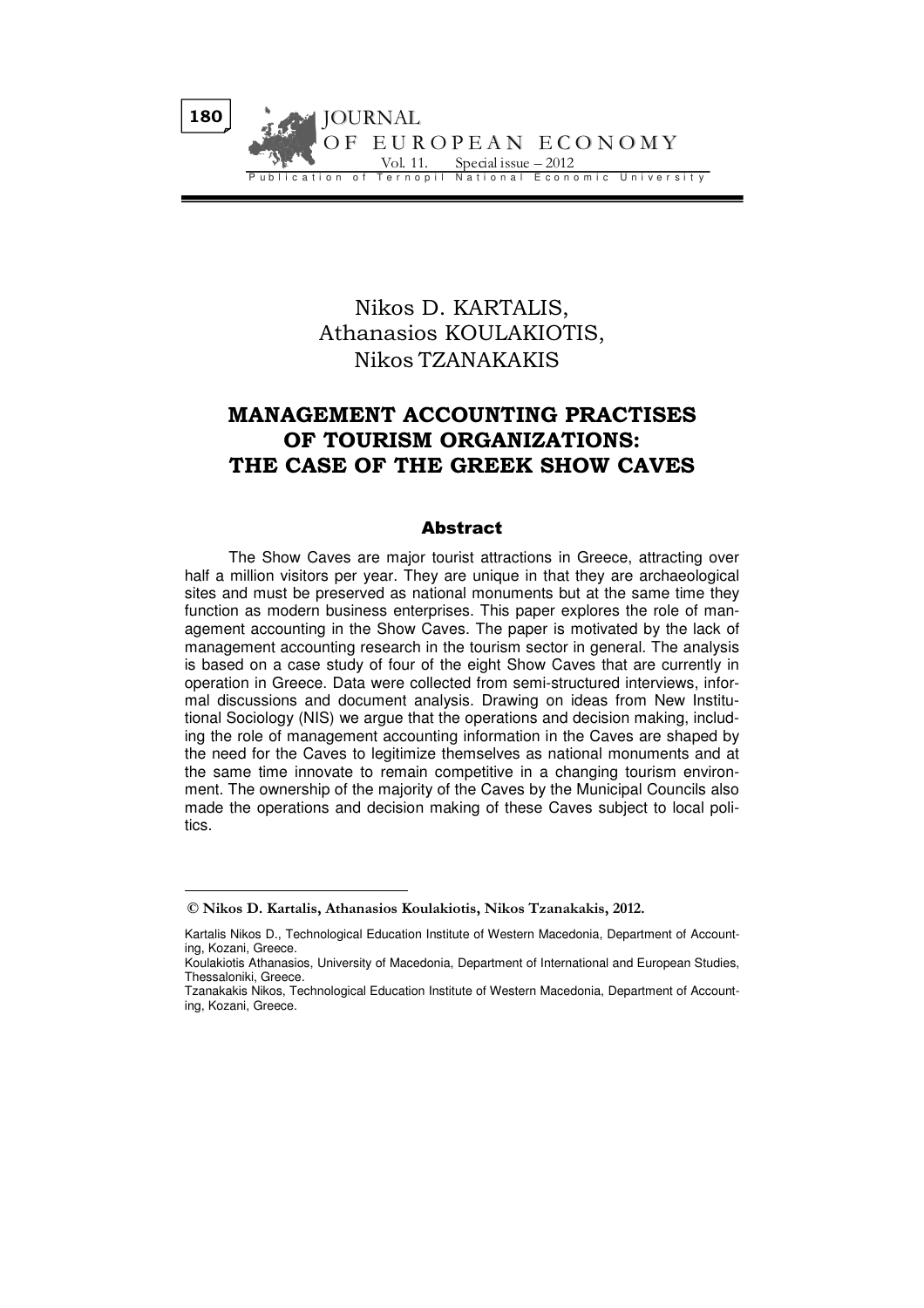## Key words:

Management Accounting; Show Caves; Tourism; Greece; Decision Making; Institutional Theory.

**JEL**: M41.

## 1. Introduction

This paper presents empirical evidence on how the Greek Show Caves are managed. In particular, we explore the role of management accounting information in the decision making process of the Caves. During the last decades, the Greek government has transformed its tourism industry into a source of income of primary significance. As part of this effort the Show Caves were developed as major tourist attractions over three decades ago. The Caves currently attract over half a million visitors per year and contribute substantially to the national economy in terms of revenue and employment as well as to rural development as they are all located in rural areas. The Show Caves are thus very significant in the drive to develop the tourism sector in Greece. Despite this development, very little empirical research has been conducted on the management issues of the Show Caves. In fact, the few published studies on the Show Caves are in the area of archaeology.

This lack of research on the managerial issues in general and accounting in specific in the Show Caves is not surprising given that the tourism sector in general has received minimal attention from management and accounting researchers. In fact, the few published accounting studies in the area have focused on large scale hotel chains (see for instance, Varadarajan & Cunningham, 1995; Collier & Gregory, 1995; Preble et al., 2000; Mia & Patiar, 2001 and Guilding et al. 2001). Smaller tourism organizations such as the Caves have been completely ignored by accounting researchers. This paper is an attempt to contribute to our understanding of how these unique organizations are managed. The Show Caves are unique in that they are archaeological sites and must be preserved as national monuments but at the same time they function as modern business enterprises. The analysis in the paper is informed by ideas from New Institutional Sociology (NIS). Drawing on NIS in particular enable us to understand how the Caves cope with pressures to preserve themselves as archaeological sites and at the same modernize to remain competitive.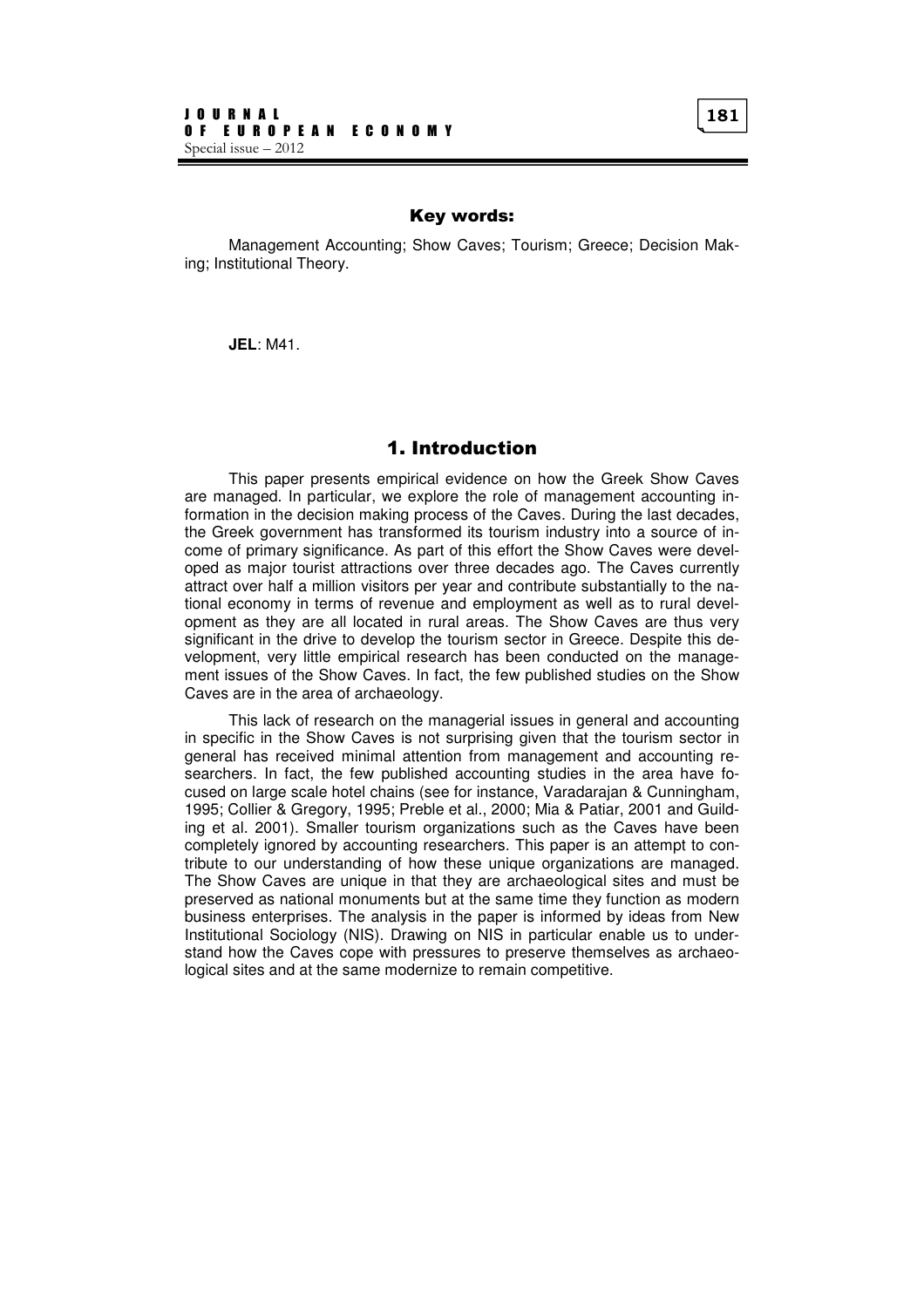

The remainder of the paper is organized as follows. In the next section we present a brief overview of the literature and our theory development. The research methods are discussed after this. The empirical results are then presented drawing on ideas from NIS. The final part provides some concluding comments.

## 2. Literature and Theory Development

Very little management accounting research has been conducted in tourism and hospitality organizations (Brown, 1995; Noone and Griffin, 1997; Harris and Brown, 1998) despite the sector being identified as the world's largest industry in terms of size and employment capabilities (Ingram, 1995; Keiser, 1998; Connell & Lowe, 1997; Howay et al., 1999; Preble et al., 2000). The few published studies on the sector have examined diverse management accounting issues including traditional management accounting systems and strategic management accounting systems. In a recent study Pavlatos and Paggios (2007) find that over 76% of the hotels they studied in Greece use traditional cost accounting systems against only 23.5% for activity-based costing systems (ABC). The authors also reveal that more than 41% of the sample hotels apply process costing and job order costing, and overheads are mostly allocated using budgeted overheads.

Noone and Griffin (1997) suggest the adoption of customer profitability analysis (CPA) with activity-based costing in the tourism and hospitality sector. Guilding et al. (2001) also explore issues around customer accounting in the hospitality industry and suggest that net-present-value and replacement costs are the most appropriate models to value customers as assets. The study of Cugini et al. (2007) also emphasizes the need to focus on measures of customer profitability. Collier and Gregory (1995) highlight the role of management accounting in the provision of information in the development of strategic plans as well as for monitoring the market and competitors' price structure and costs. Management accounting can assist a tourism and hospitality organization in making decisions relating to sales promotion, pricing, and profitability (Mia and Patiar, 2001). There are some who however argue that the importance of management accounting in pricing decisions in the hospitality industry is limited due to the fact that the majority of companies operating in the industry take prices from the leaders (see for instance, Pellinen, 2003). As price decisions are largely made on enterprise networks basis rather than at the individual enterprise level, there is thus minimal effect of cost accounting information in the tourism and hospitality firms.

Other studies have focused on performance measurement and practices in the hospitality industry. Phillips (1999) argues that performance measures in the sector are predominantly quantitative, short term, internal and efficiency focused rather than have a strategic and external outlook. A much more recent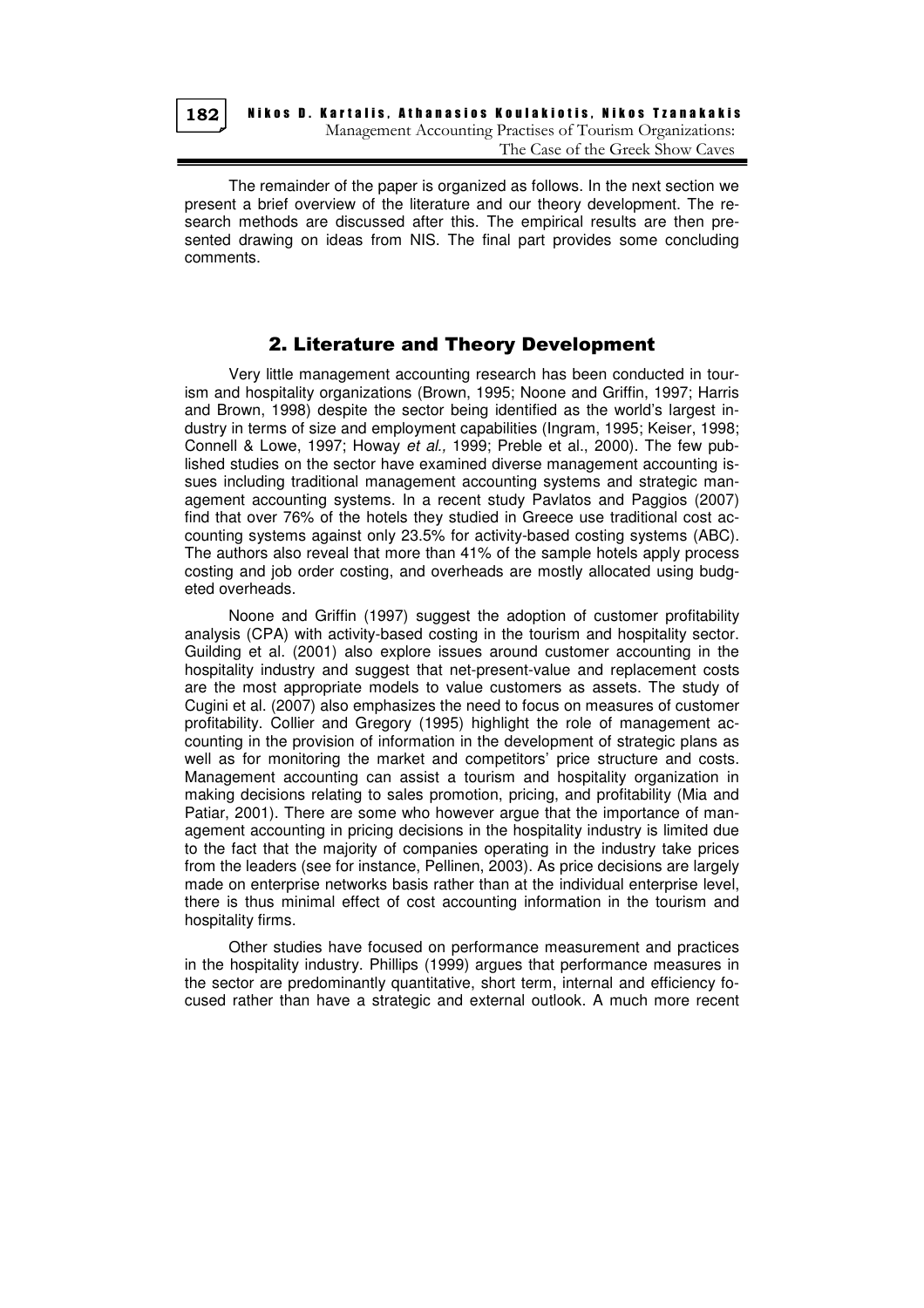study by Cruz (2007) in a Portuguese hotel however finds evidence of the use of the much more strategic performance measurement approach – the balanced scorecard in addition to the traditional budgetary control system. From this strategic perspective, Karatzoglou and Spilanis (2008) develop the idea of the «destination environmental scorecard» which draws on the concept of activity-based management. The authors argue that such a concept can help in performance measurement and comparison, and therefore help to conduct operations in a responsible way to benefit both business and regional sustainability.

As we can see from the above review, there is some evidence of the use of management accounting information in the tourism and hospitality sector. However as mentioned earlier the available empirical evidence is from large scale hotel chains. The managerial issues of these large hotel chains are likely to be different from those of smaller tourism organizations such as the Show Caves we studied hence our research makes a contribution to fill the gap in the literature. Given that it is widely acknowledged that organizations are shaped by the wider institutional environment (DiMaggio and Powell, 1983; Brignall and Modell 2000; Coller, 2001; Tsamenyi et al., 2006) our paper draws on ideas from NIS to understand management accounting issues in the Caves.

### Figure 1





Institutional theory researchers believe that the design and operations of management accounting systems are shaped by the institutional environment of the organization (Brignall and Modell 2000; Coller, 2001; Tsamenyi et al., 2006). Institutional theory is particularly important because it provides explanations for the pressures confronting organizations (DiMaggio and Powell, 1983). According to institutional theory, there are three mechanisms of institutional pressures or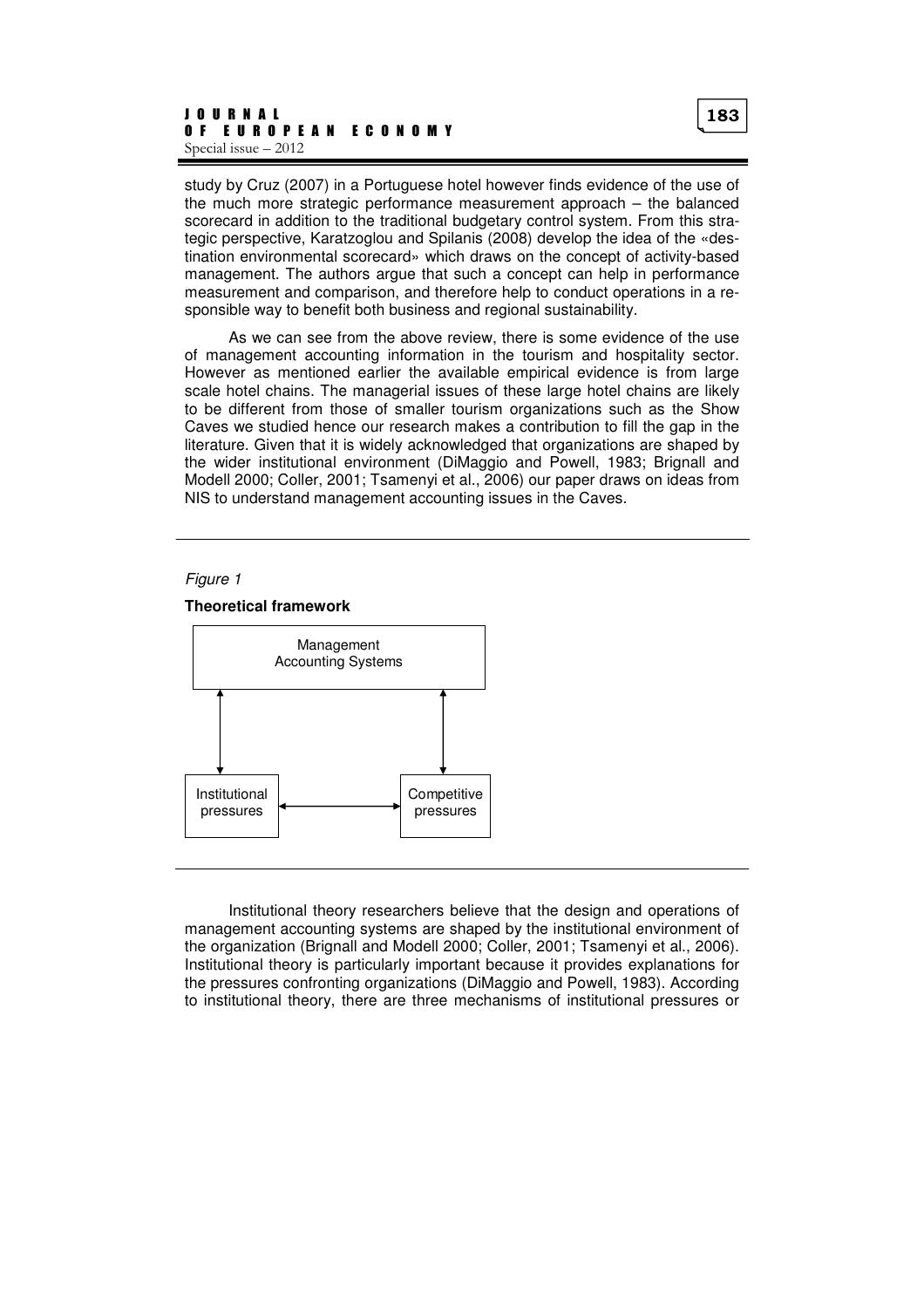

## Nikos D. Kartalis, Athanasios Koulakiotis, Nikos Tzanakakis Management Accounting Practises of Tourism Organizations: The Case of the Greek Show Caves

isomorphism, namely coercive, mimetic and normative isomorphism. Coercive isomorphism occurs when government or other authorities or organizations that the organization depends on mandate that certain practices be adopted. Mimetic isomorphism describes pressures exerted on organizations as a result of uncertainty whereby organizations attempt to model themselves on other organizations in their field which they perceive to be legitimate or successful. Normative isomorphism refers to pressures when individuals model their behaviour in terms of norms prescribed by society or professional networks they are involved with. In all, these forces will shape the way management accounting systems are used to support organizational decisions.

Institutional forces are likely to operate in conjunction with market forces when the organization operates in a competitive environment (Powell, 1991; Oliver 1992; Greenwood and Hinings, 1996; Tsamenyi, et al., 2006). Oliver (1992, p.21) observes that, «…economic considerations should be incorporated into institutional explanations of organizational activities in order to specify more precisely the particular situations or conditions within which institutionalized activities are most likely to persist or endure». Similarly, D'Aunno et al. (2000) argue that both institutional and competitive forces drive the process of institutionalization in organizations. Our framework above is based on the argument that institutional and market forces both exert pressures on organizations (Scott, 1991 and Powell 1991). Consequently, to survive organizations must find ways of coping with both sets of pressures. Later in the paper we draw on this framework to explain the role of management accounting systems in the Caves we studied.

# 3. Research Methods

While there are many Caves in Greece, only a few have been exploited and only eight are opened all year round. The study focuses on four of these Caves hypothetically referred to as Alpha, Beta, Gamma and Delta. The primary source of data for the analysis is semi-structured interviews with managers from the studied Show Caves. The case study approach which has the advantage of uncovering the actual processes of decision making and the role of management accounting information had been adopted in other management accounting studies in Greece (see for instance, Ballas and Venieris, 1996). Limiting the case study to only four Caves was necessary to provide an in-depth analysis of the underlying management accounting practices. The experience of one of the researchers as a manager of one of the Show Caves helped in the data gathering process.

In all 37 managers from the four Caves were interviewed, with each of the interviews lasting two hours on average. The interviewees include mayor, senior, middle and iunior managers in all four Caves studied. The interview questions concerned accounting information, such as budget, cost management and procedures followed in decision making. Some flexibility in the asking of questions sometimes times led to the interview being extended, sometimes lasting over two hours.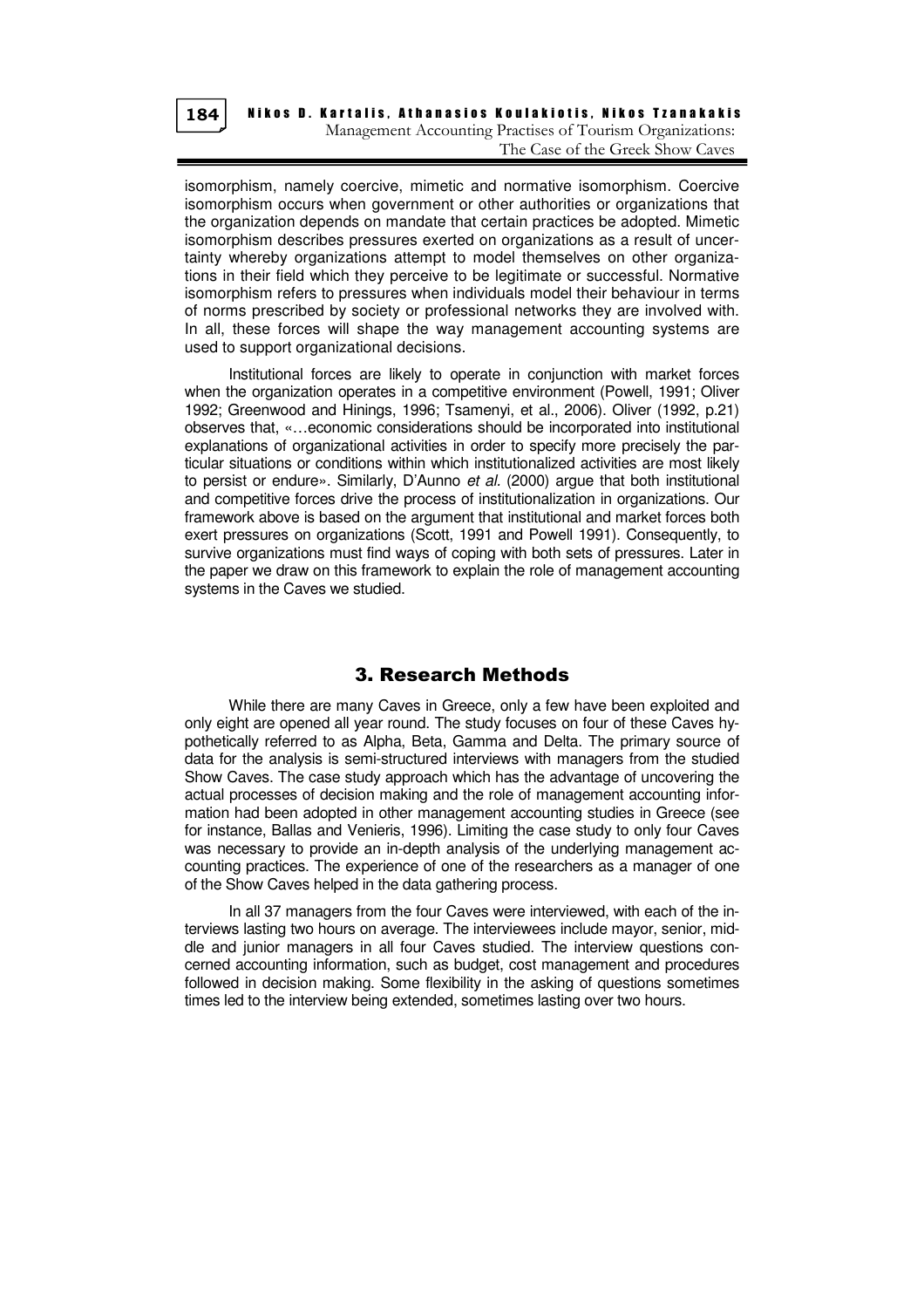Table 1

### **Profile of interviewees**

| Participants    | Alpha<br>No. | Beta<br>No. | Gamma<br>No. | Delta | Total<br>No. |
|-----------------|--------------|-------------|--------------|-------|--------------|
| Mayors          |              |             |              |       |              |
| Senior Managers |              |             |              |       |              |
| Middle Managers |              |             |              |       |              |
| Junior Managers |              |             |              |       |              |
| <b>Total</b>    |              |             |              |       | 37           |
|                 |              |             |              |       |              |

The research process started with the researcher making contact with the people he sought to interview by telephone, before meeting them in person. The personal interview followed the telephone contact, with the researcher setting the questions in context. The interview procedure was that interviewees would be given the questions beforehand in order to prepare themselves so they would be able to highlight some evidence. As a result of successive interviews, some of the questions were changed or new ones introduced – the more time elapsed in the research process, the more the environment became familiar, and so even more questions related to hidden aspects of the given company came to light. In addition, the study relies on evidence from documents. These documents are drawn from the Greek Municipal Code, memoranda and articles incorporating the companies, and internal annual reports and board and management reports.

# 4. Decision Making and Management Accounting Practices of the Caves

## 4.1. Ownership and Decision Making of the Caves

The Ministry of Culture ultimately has responsibility for all the Show Caves in Greece, but as part of its decentralization policy has given local councils (municipalities and prefectures) the responsibility for running the show caves in their areas, and in the case of Gamma to the Anthropological Association of Greece. The Ministry has retained the right to inspect all Show Cave companies.

Alpha is owned jointly by the local municipal and prefectural councils, respectively holding 80% and 20% of its shares. Alpha is effectively run by a board of directors comprising a member of the municipal council as chairman and the following as ordinary members: the chairman of the local trade union, one civil servant, one civil engineer, one civil servant formerly employed by the municipal council, and one representative of the local farmers.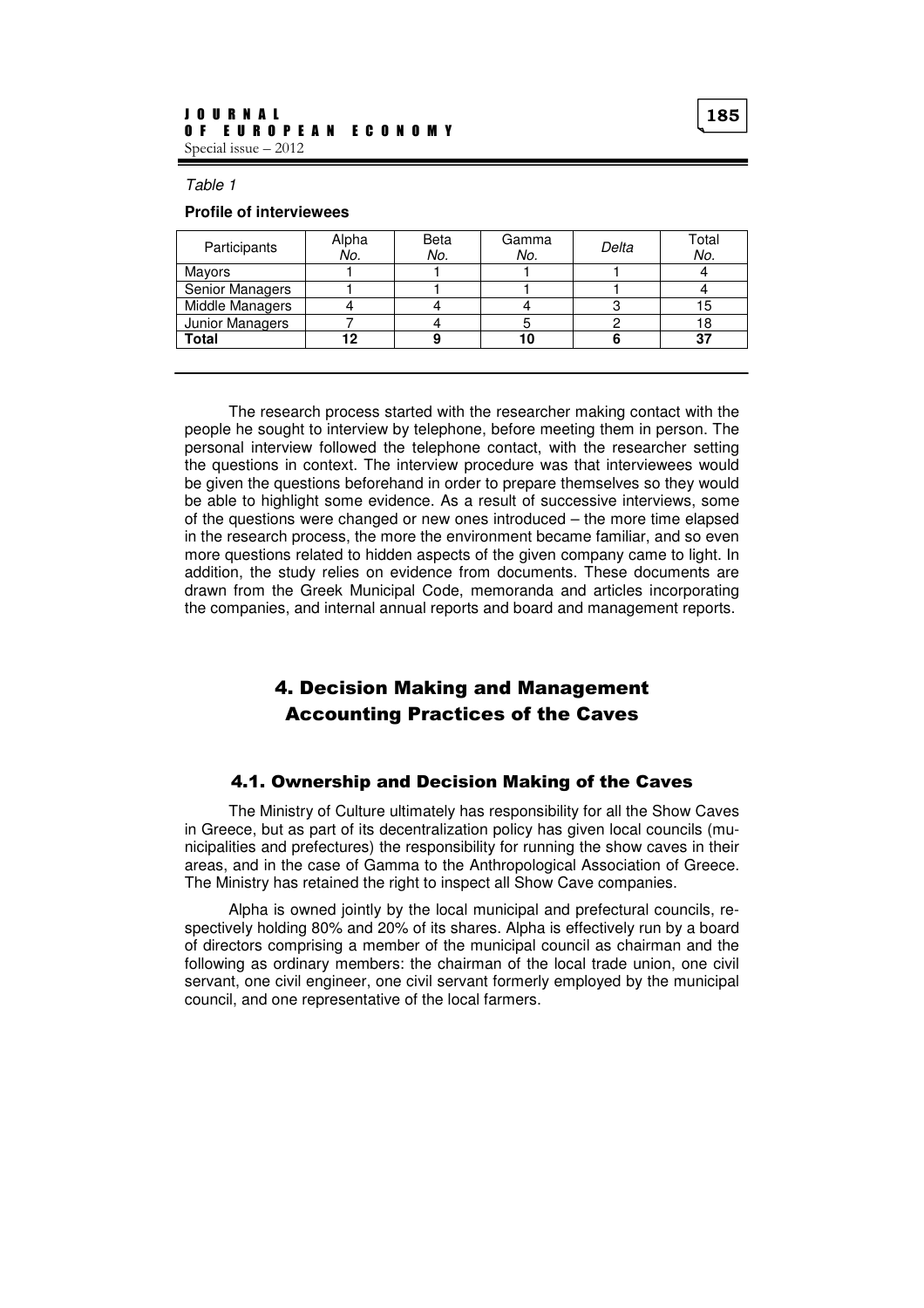Nikos D. Kartalis, Athanasios Koulakiotis, Nikos Tzanakakis Management Accounting Practises of Tourism Organizations: The Case of the Greek Show Caves

#### Table 2

### **Background of the Show Caves Studied**

| Organization | Ownership                              | Staff*<br>No. | <b>Annual Turnover</b><br>(Euro) |
|--------------|----------------------------------------|---------------|----------------------------------|
| Alpha        | Municipality (80%)<br>Prefecture (20%) | 35            | 400,000                          |
| Beta         | Municipality                           | 30            | 350,000                          |
| Gamma        | Anthropological Association            | 30            | 150,000                          |
| Delta        | Municipality                           | 35            | 400,000                          |

\*Staff are both full-time and permanent; however, most of the show caves also employ additional casual staff during the peak season.

Beta was formed by the local municipal council in 2000 and operates in accordance with the Municipal and Communal Code. The company is run by a board of directors composed of municipal councilors and representatives of trade unions and professional associations; its chairman is the mayor of the local municipal council. Gamma is managed by the Anthropological Association of Greece, a private organization to which the Greek Ministry of Culture has delegated the responsibility for running the Show Caves in this locality. The chairman of the board of directors of Gamma is also chairman of the Anthropological Association, and all the members of the board of directors are also members of the Anthropological Association. Gamma was established in 1959, and now has a net worth of €140,000 and an annual turnover of €350,000. The company employs more than twenty casual or temporary employees and thirty permanent ones, the majority working as tour guides. Delta is the oldest of the Greek Show Caves and is owned by the local municipal council, which bears ultimate responsibility for the Caves' activities. The chairman of its board of directors and one member of the board are municipal councilors, the same as in Alpha and Beta, while the other board members represent various professional associations and trade unions. The company employs more than 40 people, the majority of who work as tour guides.

The Caves generate nearly 80% of their income from entrance fees. Entrance fees are set by the management of each Cave. However the Caves constantly monitor the prices of each other so entrance fees are usually identical across the Caves. This is consistent with the arguments of Pellinen (2003) that the hospitality sector is characterized by price taking hence limited role for cost information in pricing decisions. In addition to the entrance fees however, the Caves also generate income from selling souvenirs (videos, DVDs, Cd-Rom, videos, T-Shirts etc) and the operations of coffee shops and restaurants. Pricing of these products is however done on the basis of cost information suggesting some role for management accounting.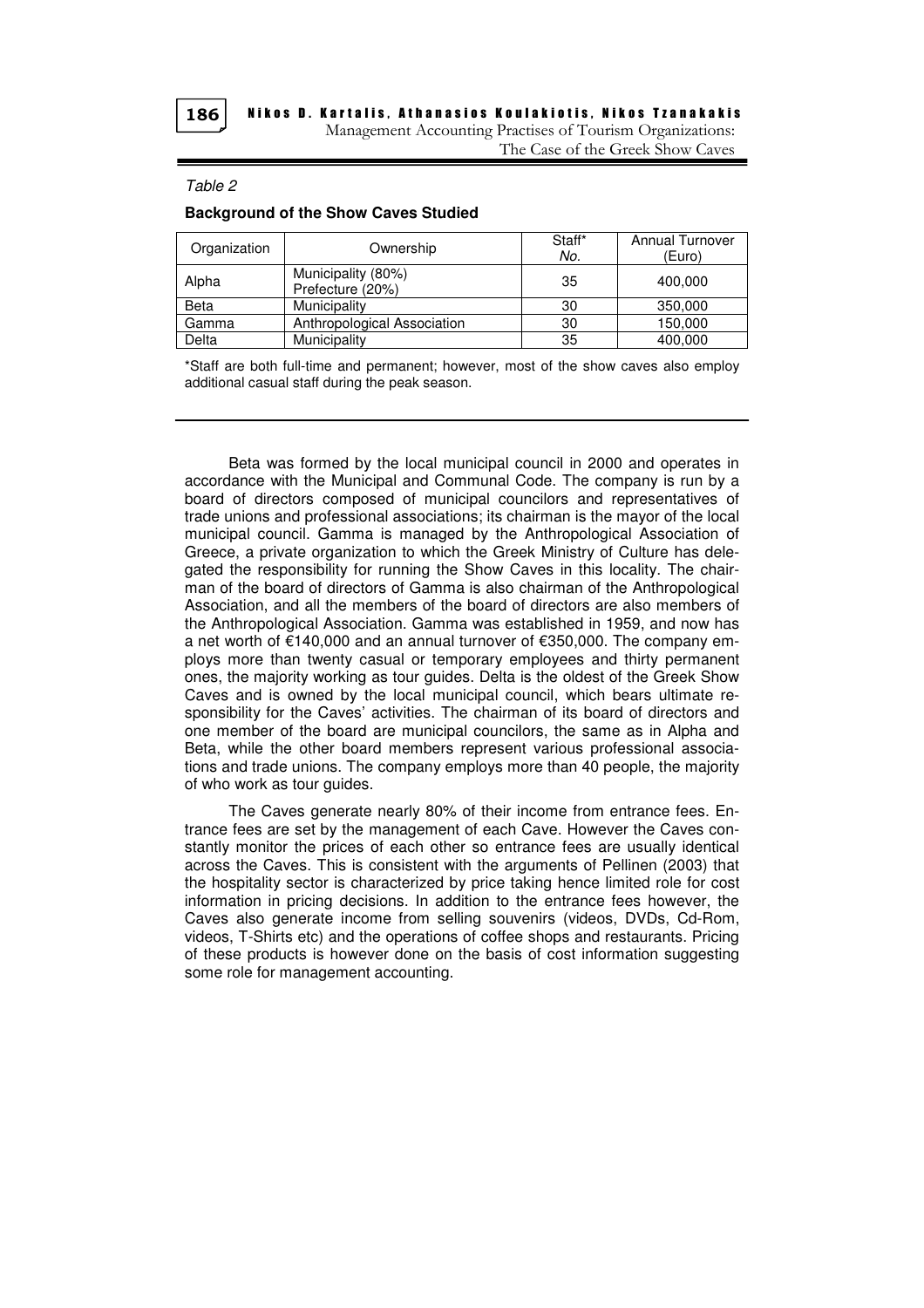The major cost incurred by the Caves is staff cost which represents about 60% of the total cost. Nearly 50% of the staff cost is for casual or temporary employees. The Caves also make decisions relating to the recruitment of employees. The seasonal nature of the tourism industry means that nearly half of the employees are casual or temporary. The peak season is between March and October where the Caves attract more than the 80% of the total visitors in the year.

Typical capital investment decisions include new buildings such as market places, rest areas, stone roads, coffee shops, souvenir shops, 3-D rooms, etc. To finance infrastructure projects, the caves sometime receive grants from the EU and the Greek central government. For example, in 2006 Alpha financed its 3-D room with 25% finance from the EU and 25% from the central government. The EU finance is part of the EU finance program for small businesses called «Leader». Another EU program called «intereg» also enabled both Alpha and Beta to obtain 100% of the finance for some recent infrastructure development such as the construction of shops at the Caves. Overall, the Caves finance over 60% of their infrastructure development from the EU and the Greek Central Government.

# 4.2. National Monuments and the Need to Maintain Institutional Legitimacy

The Show Caves have attracted important scientific interest because they relate directly to history, archaeology, mythology, religion, paleontology and geology (Dermitzakis and Georgiadou, 1982). Paleontological, anthropological and archaeological findings such as of human and animal skeletons and skulls, and tools and rock writings, give support to the theory that the first humans in earth used the caves as a place of abode and worship. While many Greek show caves have such life evidence, generally they can be said to have provided material for the study of ancient Greek civilization.

Plato's myth of the cave describes individuals chained deep within the recesses of a cave. Bound so that vision is restricted, they cannot see one another. The only thing visible is the wall of the cave upon which appear shadows cast by models or statues of animals and objects that are passing before a brightly burning fire. Breaking free, one of the individuals escapes from the cave into the light of day. With the aid of the sun, that person sees for the first time the real world and returns to the cave with the message that the only things they have seen heretofore are shadows and appearances and that the real world awaits them if they are willing to struggle free of their bonds.

The shadowy environment of the cave symbolizes for Plato the physical world of appearances. Escape into the sun-filled setting outside the cave symbolizes the transition to the real world, the world of full and perfect beings, the world of forms, which is the proper object of knowledge.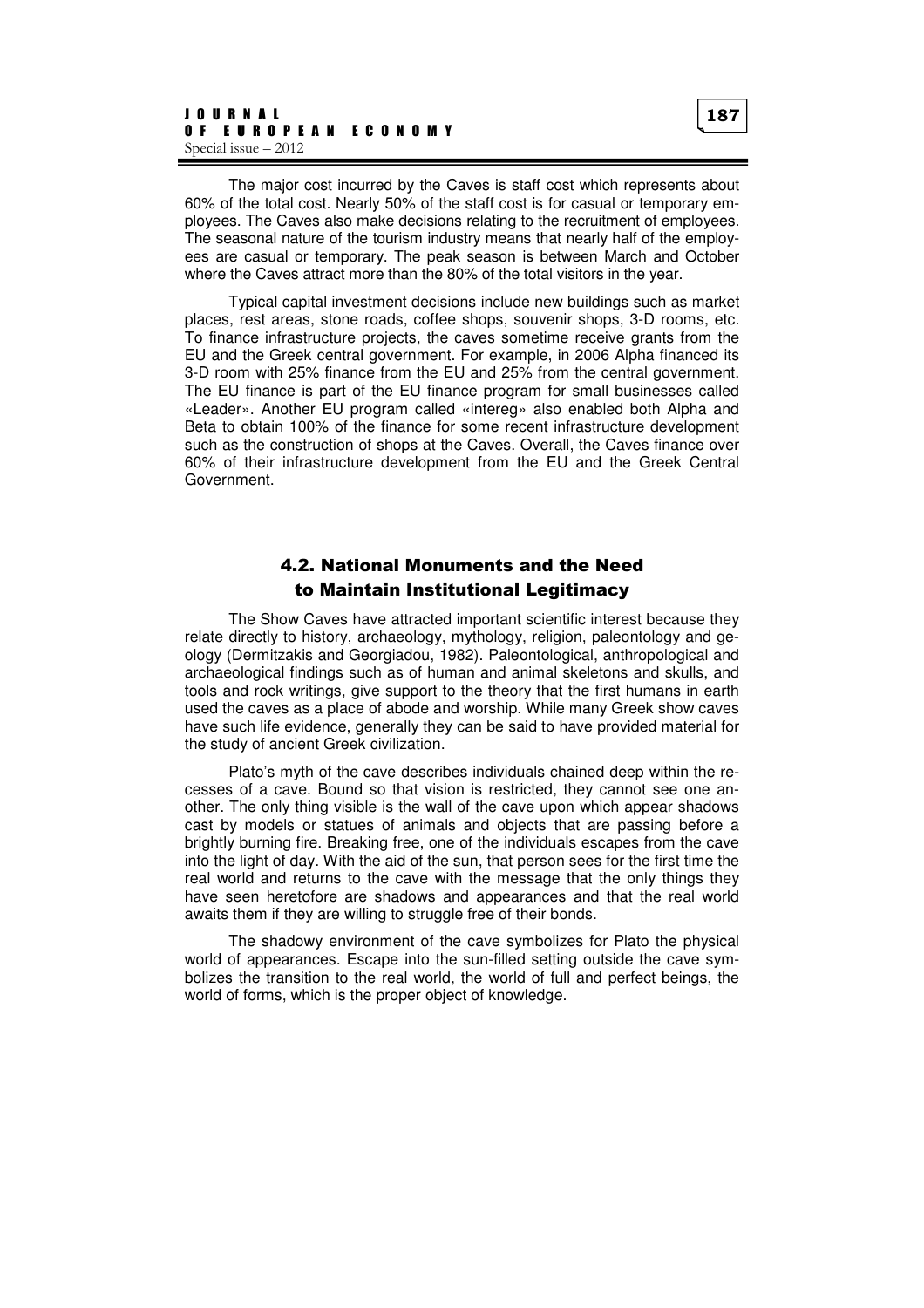Nikos D. Kartalis, Athanasios Koulakiotis, Nikos Tzanakakis Management Accounting Practises of Tourism Organizations: The Case of the Greek Show Caves

There is not only a direct relationship between the Caves and Greek mythology and folk traditions, but also between the Caves and religion. The Caves were places of worship of gods and demigods; sources of legends and tradition created by folk imagination; places of Christian faith, functioning, for example, as Christian catacombs; and also places for the construction of monasteries and churches (Petrohilos, 1984). Petrohilos argues that the Show Cave can be regarded as a component element of the tourist movement that provides mostly educational, scientific and aesthetic reasons for a visit.

The Show Caves are considered national monuments and as such any new services they introduce must be authorized by the Ministry of Culture. Especially when the new director takes his office in the local department of the ministry of culture he advocates more strictly guidelines in order to introduce to the cave administration. Because of his profession as an archeologist he believe that the show caves must obey more that the other monuments in archeologist laws than in the law of free market. That means that the show caves must pay taxes to the local department of the ministry of culture when the show caves allow to takes pictures of video into the cave.

On the other hand the local director of the ministry of culture try to interview into the research program of the show cave in terms to exclude researcher if they do not have permission of the local department of the ministry of culture. This lead to the increasing bureaucracy in terms of paper works that the show cave must follow and lead to the increasing cost and sometime in the rejection of that research program.

In addition as the Caves have educational purposes, the Ministry of Education also has certain guidelines that they must follow when designing their infrastructure. One manager interviewed at Alpha notes that: «Because many students visit the Caves, the Ministry of Education guidelines must be complied with when we introduce any new infrastructure, for example, security rooms, etc». Thus in making any investment decisions, the Caves must conform to both the Ministries of Culture and Education guidelines in order to be maintain their status as national monuments and educational sites. This argument is consistent with NIS that to survive organizations would need to maintain cultural support and institutional legitimacy (Powell and DiMaggio, 1991; Collier, 2001).

## 4.3. Ownership and Coercive Pressures

Seven out of the eight active Caves (including three of the Caves we studied) are owned by the local municipal councils. We found evidence that the operations of these Caves are embedded in local municipal politics. The Greek municipal code allows municipal councils to establish business enterprises which should be managed by a board of directors, consisting of five to eleven members who are nominated (along with deputies) by the municipal council. At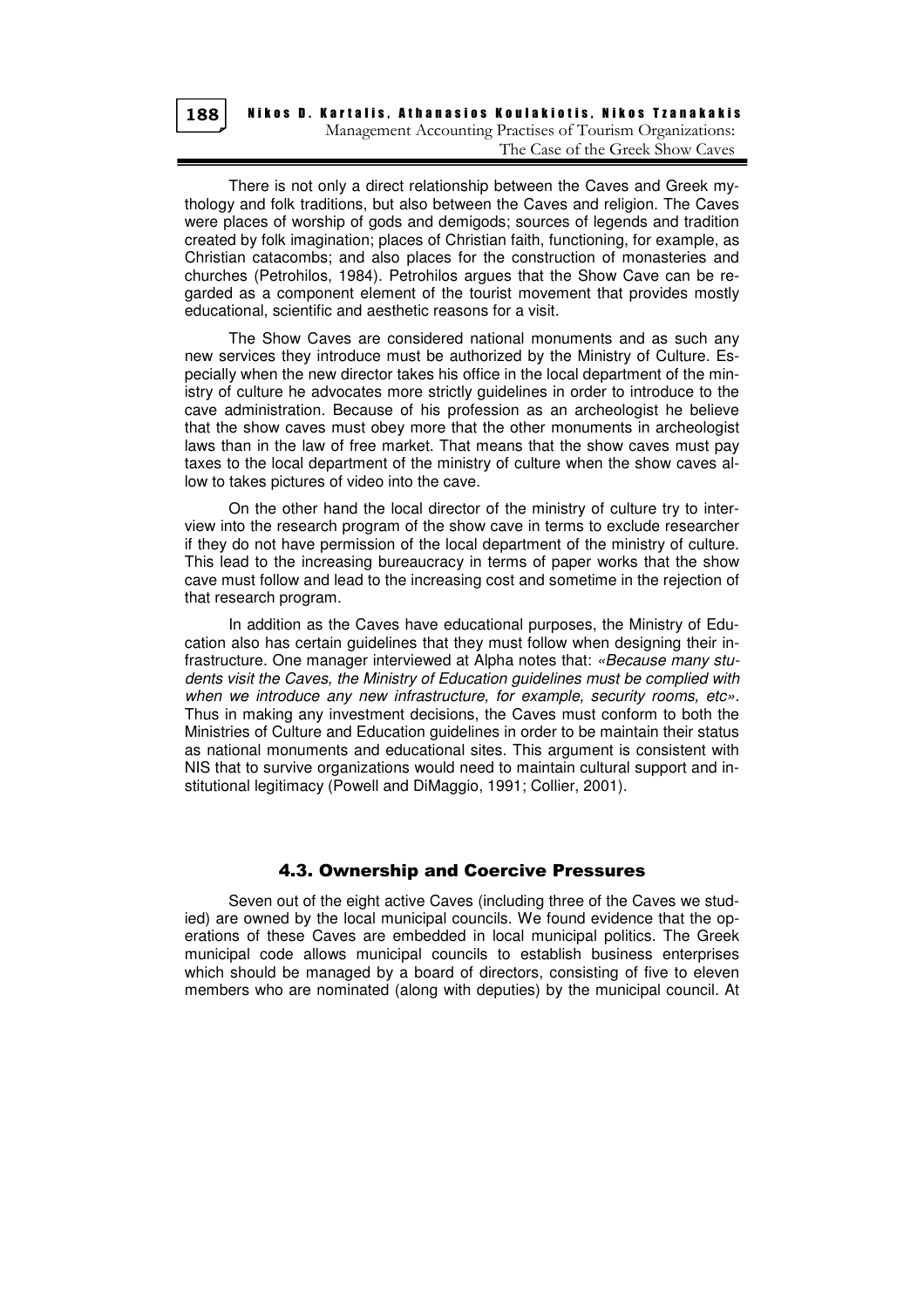least two of these members are elected representatives of the municipality, one member is a representative of the company's employees (provided the company has more than twenty employees), and one member is a representative of the local municipality, e. g., from a local professional association or a trade union. The rest of the board members are residents or members of the municipality who are experienced in or possess knowledge relevant to the objects of the company. A senior manager of Alpha states that:

Our company has seven board members, two of whom are members of the municipal council, one is a representative from the local trade union, one a representative from the Prefectural Council and the rest are local citizens.

The law also requires that compensation be given to the chairman and vice-chairman of the board of directors for their services in the company, which is set by decision of the municipal council after having been proposed by the board of directors of the company. In the same way, compensation could be paid to members of the board of directors for their participation in its meetings. The board of directors of the municipal companies is formally in command of the company and responsible for managing its affairs. The board of directors must communicate all its decisions forthwith to the municipality to which the company belongs, or which participates in the company. A manager of Beta comments that:

Many times the budget follows the procedures of the Municipal Code, which decrees that it has to be separate from the budget of the municipality in order for the company to have appropriate autonomy.

The Municipal Code also stipulates that the management of municipal companies be based on a separate budget of incomes and expenditure, and that this budget should be independent of the management of municipal or other communal affairs. The financial year of municipal companies coincides with the calendar year. According to the decision of the board of directors, which must be approved by the municipal council, the net profit of a municipal company, i. e., profit after depreciation and making provisions for future liabilities, can be used for the improvement or expansion of the premises of the company or offered to the municipality to fund charitable activities.

Furthermore, taking the same decision into consideration, the board of directors of the company, assessing the company' goals, effectiveness and productivity, can keep up to 25% of net profits in a special account for the provision of additional material rewards to employees as a form of motivation. The General Manager of Delta states that:

The stipulations in the Municipal Code have resulted in a profit consciousness among us. Because of this many times our effort has been concentrated on expanding our services in order to increase our profits and consequently to increase our bonuses from the company. This means that we have to put pressure on our subordinates to work harder in terms of effectiveness and efficiencies.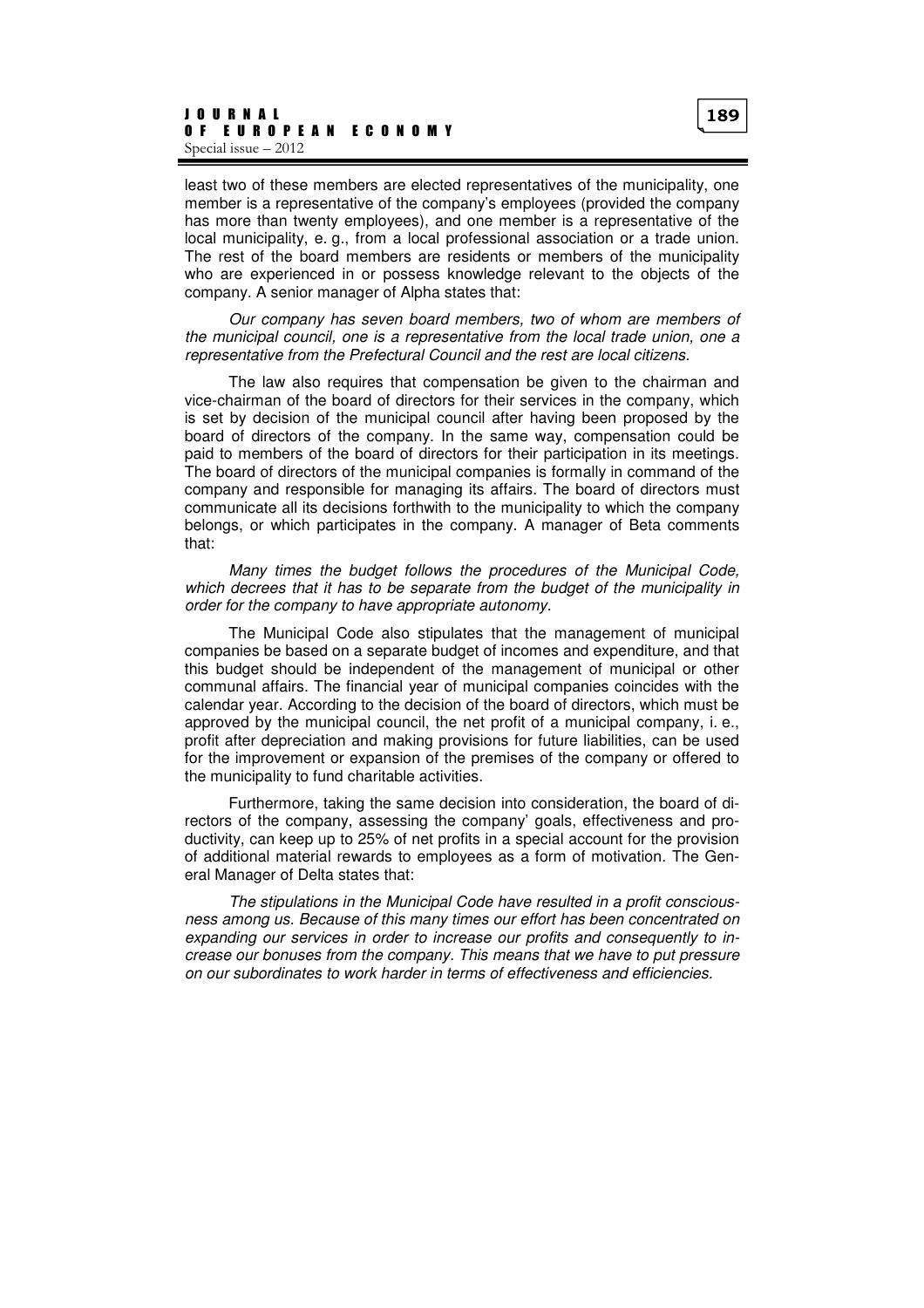Nikos D. Kartalis, Athanasios Koulakiotis, Nikos Tzanakakis Management Accounting Practises of Tourism Organizations: The Case of the Greek Show Caves

The bases for paying such rewards, as well as the process to be followed, are laid down in article 283, paragraph 2, of the staff regulations in the Municipal Code. These additional rewards do not form regular earnings in the meaning of the relevant labor legislation and only half of such rewards constitute taxable income. In line with a decision by the municipal council to fund charitable activities, as mentioned above, these may be performed by the company itself, on behalf of the municipality.

Several instances were provided in the municipal owned Caves which showed that very often municipal politics dominate decision making in these Caves. This marginalizes the role of accounting information in the Caves. In Alpha For example, the mayor's influence in the Cave led to the diversion of profits to support various projects in the municipality, leading one manager to note that: «We had wanted to invest this profit mainly in the company to boost our operation, but we were forced to invest it in other areas of the municipality». Capital investment budgets are usually exceeded by the end of the financial year as external influences frequently determine capital investment decisions, at times rendering capital budgets irrelevant. Alpha's budget is frequently influenced by directors, who are inclined to initiate more expenditure. The general manager of Beta states that:

We monitor the monthly reports every month. That is obligatory because we have to make decisions about performance and cost control. We change our decisions frequently to take account of the municipal council's desires. This influences the final outcome of the budget at the end of the year.

In Alpha, usually the mayor of the municipal council participates in board meetings specifically called to finalize the budget, by invitation, and makes recommendations for municipal works. Those members of the board of directors who are also members of local professional organizations will also attempt to influence the final formulation of the budget by putting forward proposals, and most of the time they succeed because the chairman of the board tries to maintain harmony between board members. As part of Alpha's budgeting process the budget proposal is sent to the municipal and prefectural councils for their approval, and the final budget, as approved by the municipal and prefectural councils, is sent back to the company, together with a special resolution by the two councils. Alpha has an investment consultant who is in charge of its investment programs and also responsible for the European Projects undertaken by Alpha Company. One of the responsibilities of the consultant is to make recommendations to the general manager but these recommendations are very often influenced by municipal agenda. Alpha is not independent in its decision-making processes since its shareholders, i. e., the municipal and prefectural councils, directly influence its decisions via their representatives on the board of directors and indirectly via their power to change the board of directors. Municipal elections very often create uncertainty for Alpha as changes in the municipal and prefectural councils usually result in changes to the composition of the board of directors. And since there is a legislative requirement that the board of directors be reappointed by the municipality every November, the influence of the munici-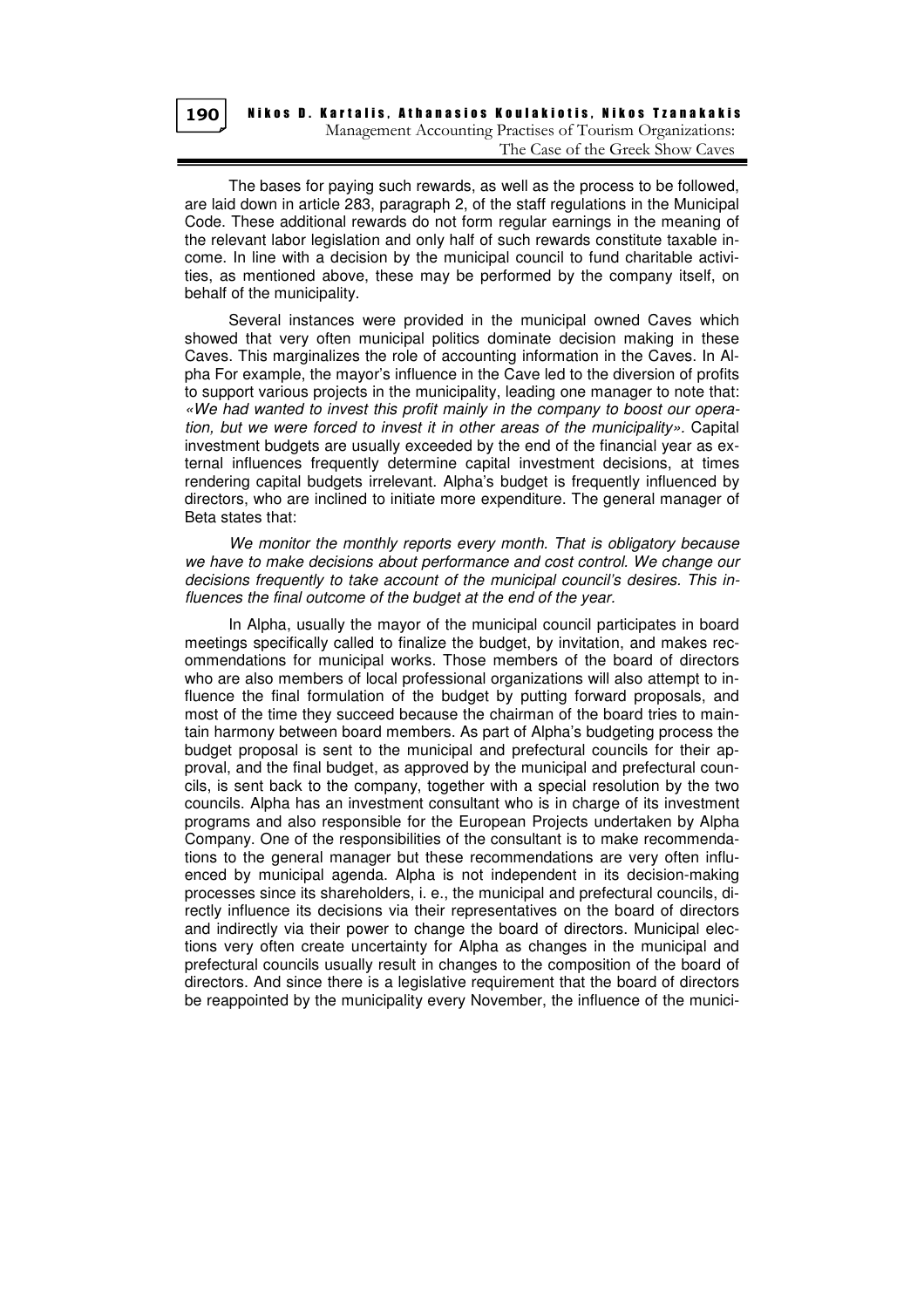pality is self-evident. As one senior manager observes: «Any change in members on the board of directors of the organization that follows a change in the municipality's administration leads to a change of influence in decision making at all levels».

In Beta managers note how the budgeting process is politicized as a result of the influence of the municipal council. Beta's budget officer sums this up as: «Sometimes I face a dilemma when I am preparing the budget as the budget ultimately has to be approved by the municipal council. We have to incorporate municipal objectives into the budget».

In addition, the decision-making process in Beta is also potentially influenced by other external parties, such as one of the community groups active in the small town in which Beta is located. The importance of influence wielded by external parties be they municipal council, trade unions, professional associations or community groups, cannot be overestimated. The law enshrines the decision-making power of the board of directors, rather than that of the general manager, who is limited to making recommendations concerning the budget to the board and ultimately to executing its decisions, yet as one interviewee notes: «Most of the board members do not have any formal education in economics, and neither does the mayor. This makes their task of assessing the economic parameters of the budget quite difficult». The board of directors conveys its budget proposals to the general manager, who monitors the monthly implementation of the budget and recommends the final form of next year's budget in November of each year to the board of directors for its ultimate approval. Investment decisions are also made by the board in November, and these are included in relevant programs in the next annual budget. However, under the Municipal and Communal Code, these programs can be reconsidered at any time of the budget year. Every month the general manager considers proposals to vary the budget. Furthermore, the general manager regularly puts proposals to the board of directors concerning pricing of new services, investment programmes, hiring of staff and cost reduction programs.

Beta's budget decisions are also significantly influenced by the municipal council. In theory, Beta's board approves budgets based on the recommendations of the general manager but in practice such a decision is made by considering the extent to which the budget meets the municipal council's agendas. In fact, the board frequently makes changes, moving items of expenditure and income around as it sees fit. The influence of the municipal council in Beta's budget is very visible because most members of the board are at the same time municipal councilors. Thus though board members are expected to represent the interest of the organization the fact that the majority of them are councilors creates conflicts as they attempt to balance the interests of both the Cave and the municipality at the same time. One manager interviewed notes that: «Sometimes there are issues regarding the implementation of some project of significance to the local community, or matters concerning the hiring of staff that create conflict between board members». Beta's case is also compounded by the fact that the chairman of the board of directors is also the mayor of the local mu-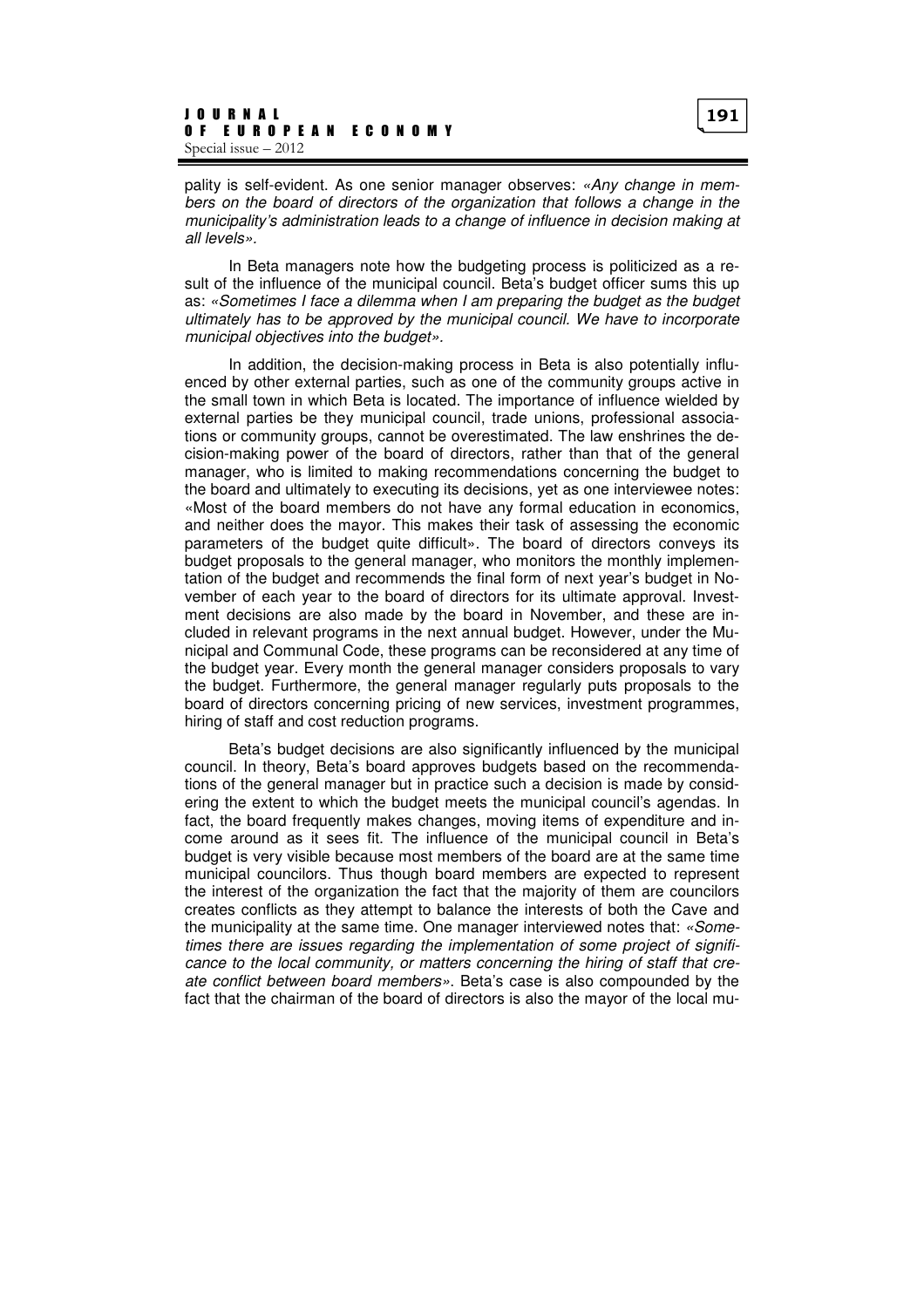

nicipal council. One manager sums these external pressures on Beta's budgets as: «These external influences very often lead to budget proposals not reflecting the economic objective of the organization».

Even though Gamma is not owned by the municipal council its decisions are still influenced by some of these external pressures. Similar to the other Caves, Gamma needs a license from the Ministry of Culture to develop new products or services. As the company is owned by the Anthropological Association of Greece and run by it via its nominees on the company's board of directors, all of whom, including its chairman, are members of the Anthropological Association. Gamma's decision-making processes reflect the fact that under the law the Anthropological Association has the final say on all proposals put forward by the board of directors. Moreover, since the chairman of the board is an anthropologist himself and a member of the Anthropological Association, he is likely to act in the interests of the Anthropological Association, as are the other board members.

The activities of Gamma are therefore not completely divorced from that of the Anthropological Association. This influences budget decisions as budgets are sometimes diverted from the Cave to meet the needs of the association. There is also pressure from local citizens, who usually make their pressure felt over the engagement of staff. It was however pointed to us during the study that because Gamma is effectively run by the Anthropological Association, this often creates friction with the local municipal council. For example, Gamma withdrew its sponsorship of some organizations in the municipality to eliminate any influence by the municipal council over the Cave. The conflict with the municipal council was summed up by a manager as:

The obvious influence of the municipality's administration on the final formulation of the budget has a negative effect on the achievement of the company's goals since there has been a transfer of financial resources to help the municipality achieve its goals rather than those of Gamma Company.

Delta's case is similar to the other municipal Caves described above. Apart from the municipal council influencing decision making in the Cave, any decision to introduce new product or service is also subject to the Cave gaining the appropriate licensee from the Ministry of Culture. Delta's board consists of two municipal councillors, one of whom acts as its chairman, two representatives of local trade unions and three representatives of professional associations. The chairman of the board of directors is also a member of the local municipal council, and thus can be expected to represent the municipality on the board. Some interviewees observe that majority of the directors do not hold any economic, managerial or accountancy degrees, so they fail to adequately assess the economic impacts of their decisions. According to Delta's general manager: «The influence exerted by the municipal council is crucial during voting on budgets. This sometimes makes the final approved budget out of line with the original budget developed by both the chief accountant and the general manager».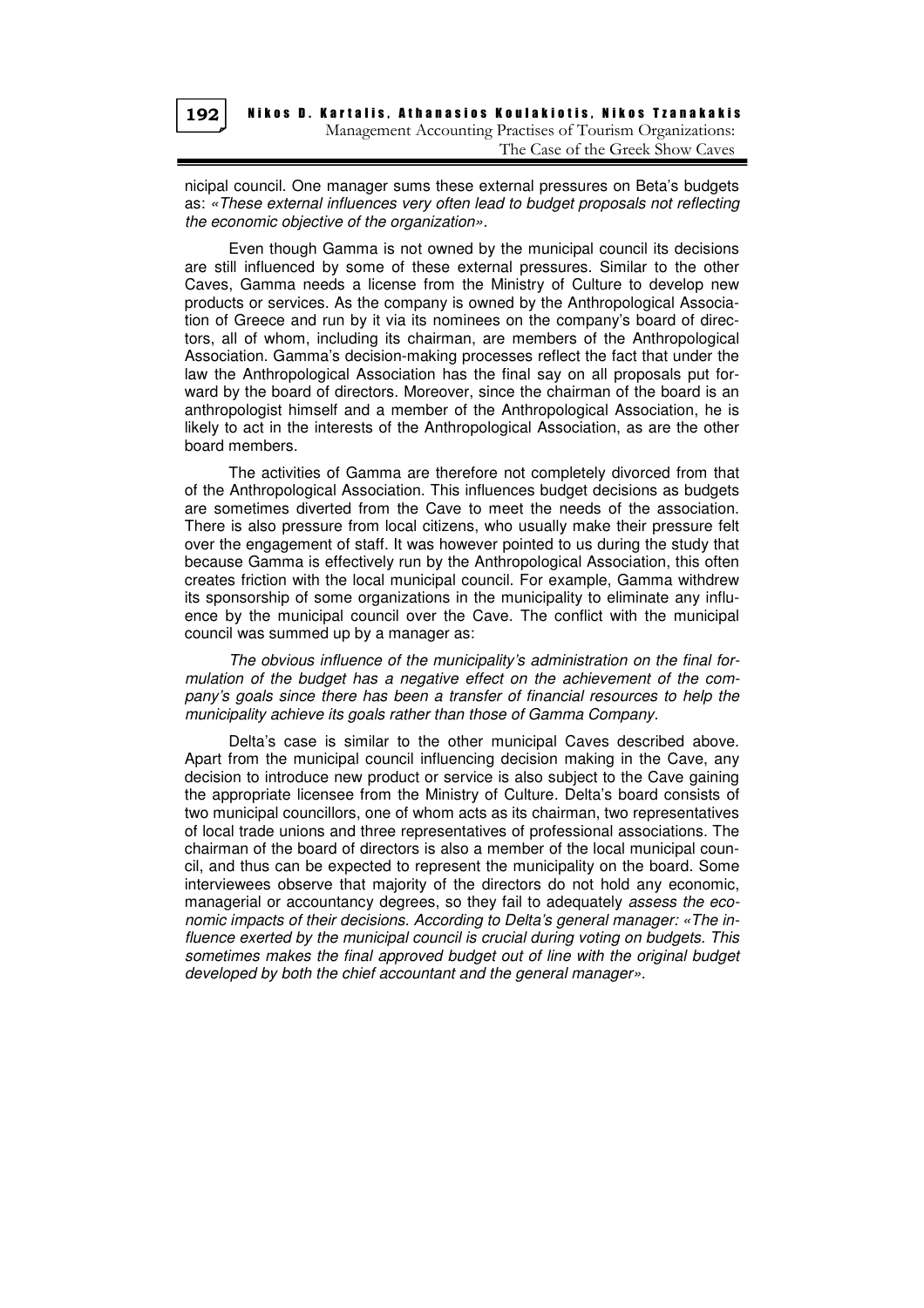whom are municipal councilors. According to

The ministry of culture also influences the budgets of the Caves as it has a budget level that all Caves must adhere to. The influence over budgets by the Ministry of Culture has often been interpreted as negative as each Cave has different needs and sets different goals. For Delta as it is a municipal company there is some influence exerted by the municipal council and especially by its mayor over its budgets and decision making. The municipal council is also able to exert influence over budget development throughout the process via the chairman of the board of directors and another member of the board, both of

Changes in municipal administration sometimes result in changes in decision making in the municipal owned Caves. In Alpha for example, the budget development and control has benefited greatly from changes implemented after the council election in October 2002. Under the previous municipal administration, during the period 1998–2002, decision making in developing the budget was shared between the general manager, the board of directors and the municipal council. The general manager used to plan the first draft, which was then changed many times by the board of directors, always taking into consideration any recommendations by the municipal council, most of the time accepting them. The changes made to this process by the newly elected council administration led to the budget now essentially being formulated and implemented by the board of Alpha without input from the municipal council.

Thus under the previous system, the process of budget drafts being endlessly revised in turn by general manager, board of directors and councils often resulted in a budget that was inappropriate for the company, with final income and expenditure targets that could not possibly be met by it. Alpha's general manager, who has been employed there since the company was established, commented on the tension that existed then between the needs of the company and those of council. He notes:

When I graduated from university, I would not have expected that I would be working for a company that uses one budget for two purposes: one has to do with the Municipal and Communal Code, and the other with the actual needs of the company.

One of the reasons for giving the general manager total responsibility for the budget process under the new regime, and thus the final word on the budget, albeit in cooperation with the chairman, was that the council was concerned to reduce the influence of the different professional organizations over budget development, something obviously achieved according to the general manager:

After the elections in 2002, and the change in chairman, greater emphasis was given to the actual needs and goals of the company, rather than to those of the municipality. This has positively affected the development of the company year by year and has also led to an important improvement in its financial results. Outside influence, by the mayor and by professional associations, of course exists but not to the degree that it used to before 2002.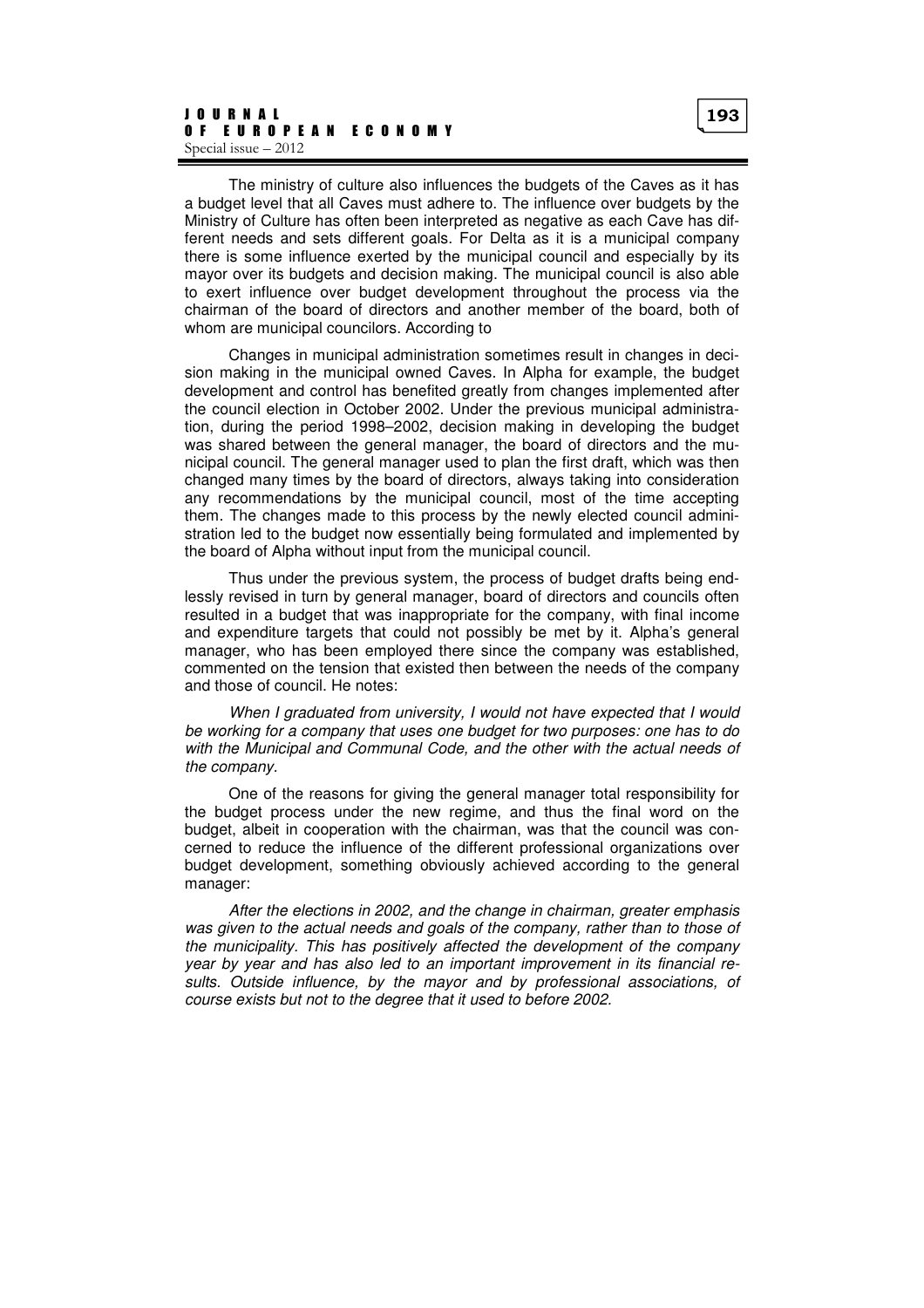Nikos D. Kartalis, Athanasios Koulakiotis, Nikos Tzanakakis Management Accounting Practises of Tourism Organizations: The Case of the Greek Show Caves

The changes in the decision making processes in budget development and implementation have significantly changed the role the budget now plays in Alpha. The changes have also had a positive effect on the way in which the directors of the company think, by involving them in budget development and implementation. As one director said, «In recent years we have had an active part in the development and implementation of the budget, which has made us feel more responsible for its implementation than before.» There have also been recent changes in the budgeting decision making process of Delta as a result of changes in the membership of the board of directors following municipal elections. To cite just one outcome of this, the function of the budget and its implementation according to the Municipal and Communal Code is now emphasized to a much greater extent, with the company's main aim now being to make a profit.

# 4.4. Competitive pressure and the need to be innovative

The competitive nature of the tourism industry means that the Caves are under increasing pressure to introduce new products or services. Some of these decisions are made by the management of the Caves. For instance in Alpha the management recently made the decision to introduce a new service for students called «the environmental training into the cave». This program has been approved by the Greek Ministry of Education and several students have attended this program. The management of the same Cave also recently introduced a 3-D special room where visitors can watch other parts of the cave which they have been unable to visit.

In the past, accounting information played limited role in the decision making of the Caves. A manager interviewed from Delta notes that: «Until recently we did not have much competition and there was not much pressure on us to make profit so we did not care much about cost. But this is changing now». Similar observations have been made from the interviews with the other Caves. All four Caves we studied have been experiencing continuous decline in revenues in recent years. For example, between 2000 and 2005 Alpha's income decreased by approximately 35% and Delta's income decreased by approximately 42% over the same period. To be competitive, the Caves are coming under pressure to reduce operating cost. Alpha for example adopted vigorous cost reduction strategies in early 2005 which have since resulted in a reversal of the profit decline it started experiencing since 2000.

A manager from Alpha sums the new emphasis on accounting information as: «We now pay attention to monitoring the budget and scrutinizing the company's income and expenditure. We have also started paying attention to cost information when pricing our services». Accounting information is also playing significant role in decisions to introduce new services.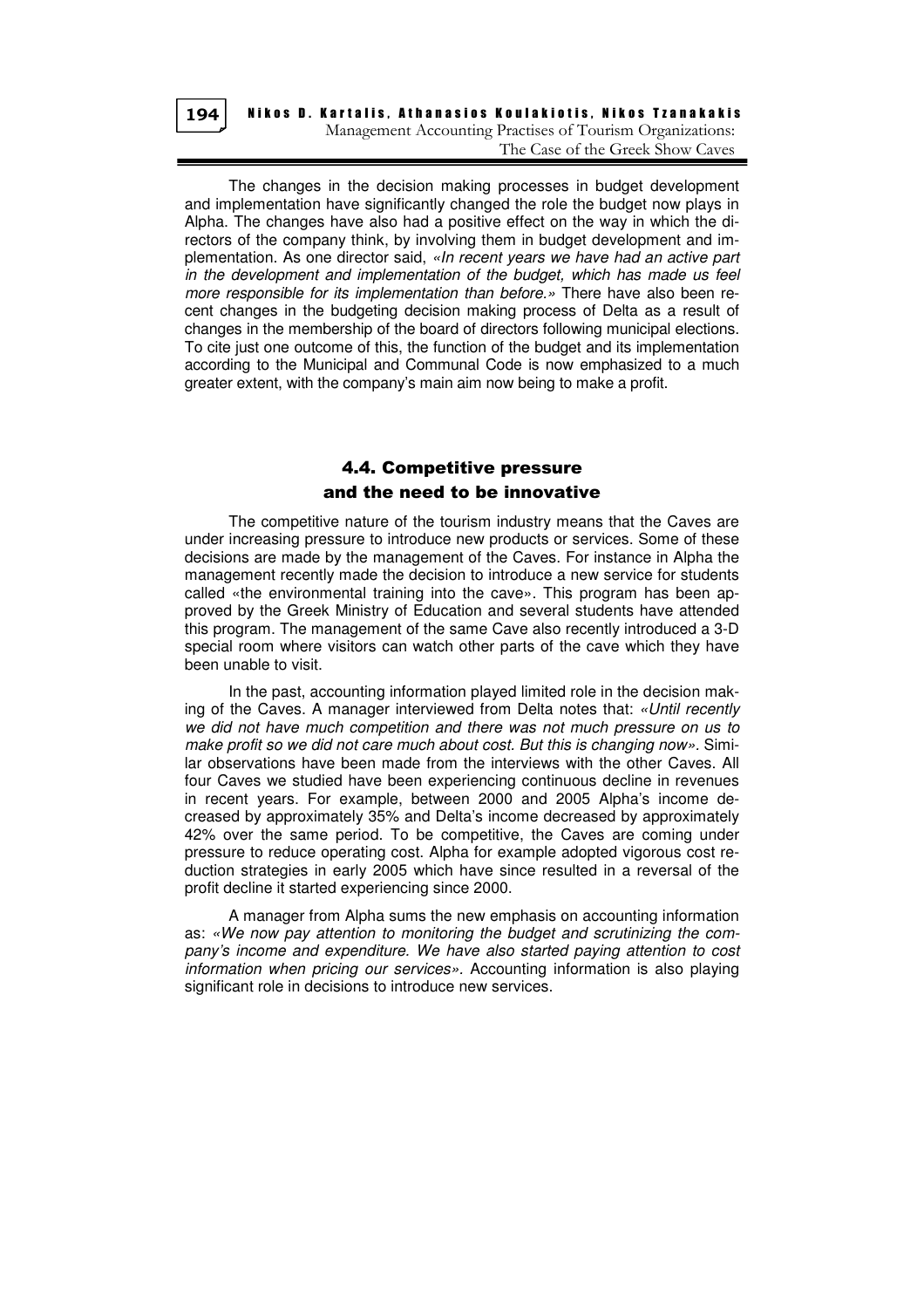For the year 2007 the Alpha Company receives from the Tui-Thomson the «Gold Metal» for their services. This lead to the other show cave to imitate in order to get the same price. The manager of Beta company always says that the pressure from the mayor is that to start to follow the same procedure or the same investments of the Alpha Company does in order to get the price from the Tui-Thomson for the 2008.

Another example is the participation of the International Show Caves Association (I.S.C.A) where the Beta Company follows the Alpha Company in order to take part and became a member. In addition the accounting information for decreasing the annual cost and especially the cost of employment lead to the Alpha Company to advocate special programs financing from the National Employment Office. The Beta company in order to decrease their cost followed the steps of the Alpha Company.

In addition the Alpha Company in order to get more visitors from the surrounding area try to innovate applying marketing technincs or to introduce new services. For example he introduce the discount ticket for the visitors who want after the visiting the cave to have lunch or to buy souvenirs having saving up to 30%.

In Beta, accounting information is also being emphasized in response to competition. Accounting information concerning the cost of providing and promoting services is now being considered in the company's decision-making processes. Further, its competitors' prices are used as the basis for setting its own prices in order to be competitive with the other caves in the area. Annual turnover of the company has increased in the last few years by 5%, with a simultaneous reduction in costs compared with the previous administration, thus demonstrating its effective cost control measures.

The management of has also introduced some innovative services and products in recent years in order to cope with the competition in the sector. As a result accounting information is becoming increasingly important in Gamma's decisions. Techniques such as cost-benefit analysis and break-even analysis are now being used by the company. A similar observation has been made in Delta with an increasing emphasis on cost management. For example, detailed cost analysis is now undertaken before any product or service is introduced. In addition, decisions to introduce new products/services are also influenced by whether such products/services are already offered by any of its competitors. Even for existing products/services, there is a continuous analysis of their cost and revenue relationship. Delta also continuously monitors the prices and cost of the other Caves.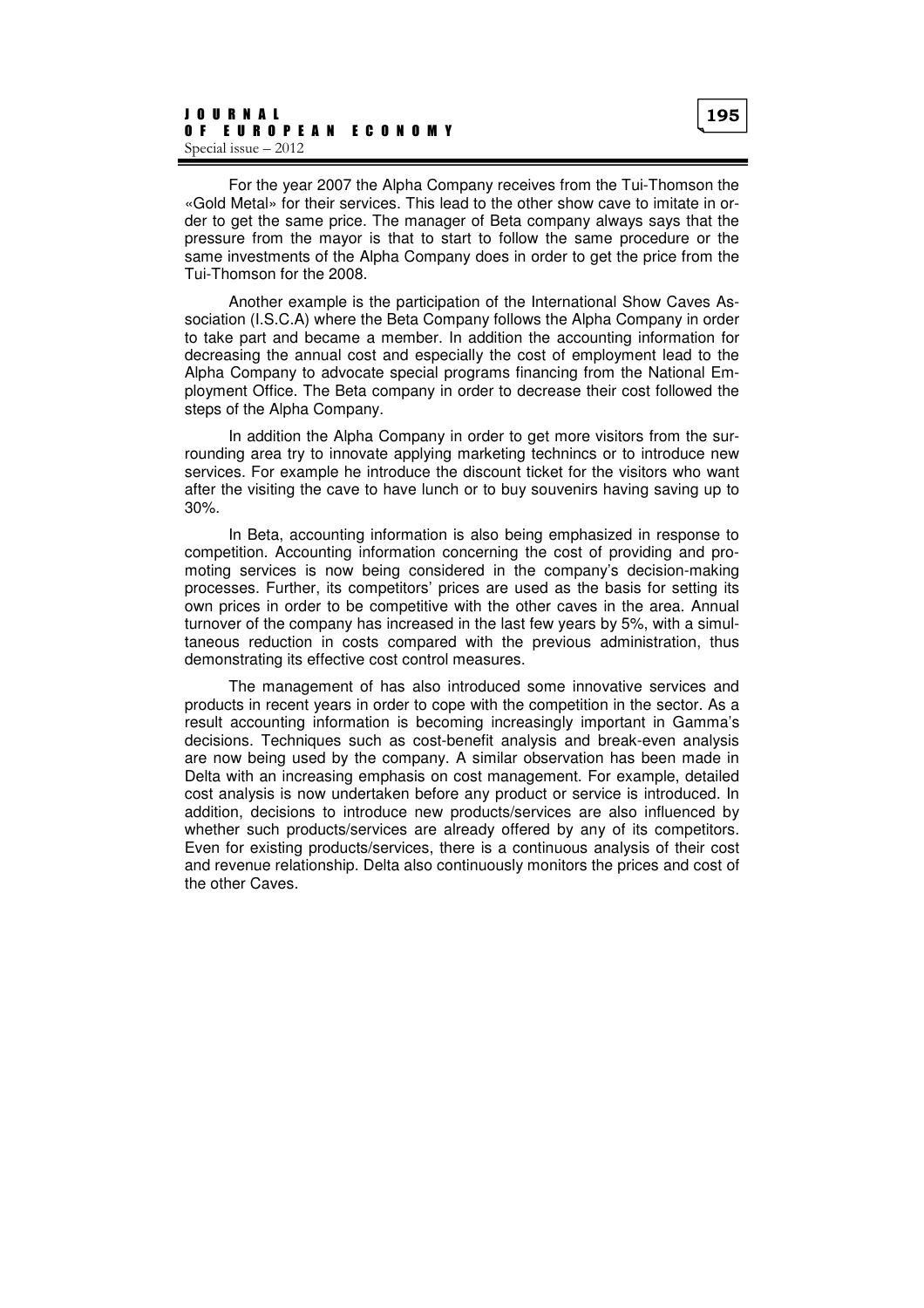

Nikos D. Kartalis, Athanasios Koulakiotis, Nikos Tzanakakis Management Accounting Practises of Tourism Organizations: The Case of the Greek Show Caves

## 5. Concluding comments

This paper sets out to explore the role of management accounting information in decision making in four Greek Show Caves. The Caves are archaeological sites and must be preserved as national monuments. But with increasing pressure, they are forced to modernize and compete. Our objective was to examine how accounting information functions within such an environment. Overall we found that there has been minimal reliance on accounting information in the day-to-day decision making of the Caves. First, as archaeological sites, the Caves were more concerned about maintaining their status as national monuments in order to receive support from the government and other funding agencies such as the European Commission. As a result, for a long time they were not concerned about performance improvements.

Nearly all the Caves in Greece are owned by the local municipal councils. We found that these Caves are all subject to some form of «coercive isomorphism», resulting from both official and unofficial pressure by other organizations, primarily the local municipal council in the case of Alpha, Beta and Delta and the Anthropological Association in the case of Gamma Company, which in turn are dependent on other organizations and members of society in general (and voters of course). These influences are similar to arguments by DiMaggio and Powell (1983) that legitimacy is a question of cultural theory and speaking on behalf of theory requires cultural licenses. Pressures from the municipal councils are usually exerted via the mayor, who may be chairman of a company's board of directors, and / or via municipal councilors in their role as members of a company's board. The municipal council's influence is observable in relation to budget development, the making of investment decision (seeking to influence them in the interest of the municipality), the maintenance of the respective municipal regimes and the public systems (Pfeffer and Salancik, 1978), employment policies and cost management. Other sources of pressure are trade unions, professional associations and members of interested professions, such as geologists and archaeologists.

Even though Gamma is not owned by the local municipal council it is also under «coercive» pressure from the municipal authority concerning employment and investment decision making since its board of directors requires assistance from the municipal authority to acquire areas of land for development by the company. The municipality's participation concerns the company's board of directors, who need the help of the municipality to acquire land for development activities free of charge, what is similar to the findings by Meyer and Scott (1983), Mizuchi and Fein (1999) and Carpenter and Feroz (2001), who showed that the political survival of government officials depends on their ability to negotiate exchange with the environments.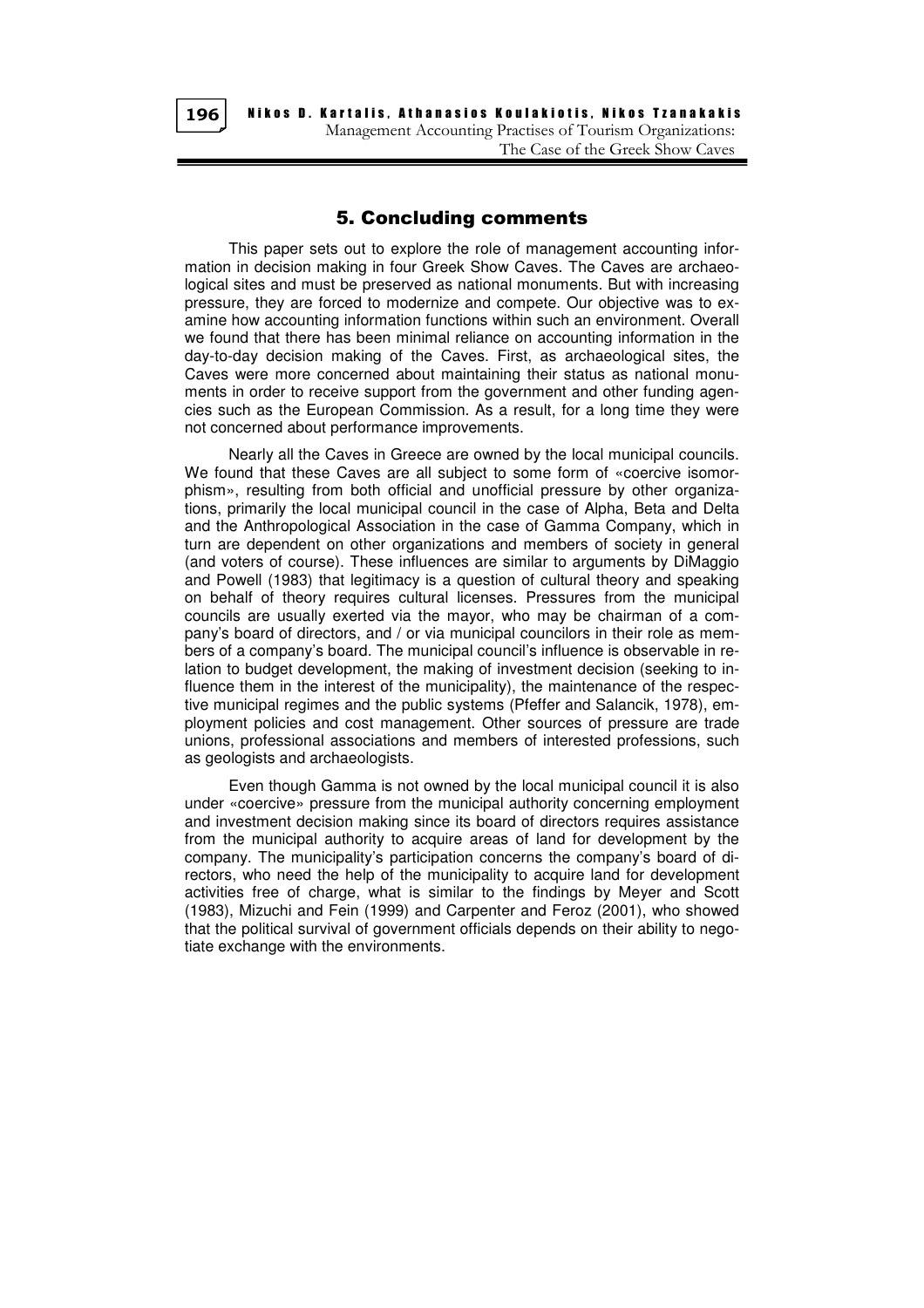# Bibliography

- 1. Abernethy, M. A. and Brownell, P. 1999, «The role of budgets in organizations facing strategic change: an exploratory study», Accounting, Organizations and Society, 24, 189–204.
- 2. Arnold, J. and Hope, T. 1983, Accounting for Management Decision, Hemel Hampstead, Hertfordshire: Prentice Hall.
- 3. Appleby, R. C. 1985,Modern Business Administration, London: Pitman.
- 4. Bacharach, S. B. and Lawler, Edward J. 1980, Power and Politics in Organizations, San Francisco: Jossey-Bass.
- 5. Back-Hock, A. 1991, «Towards strategic Accounting in Product Management: Implementing a Holistic Approach in a Data and Methods Base for Managerial Accounting», European Journal of Operational Research, 61, 98–105.
- 6. Balakrishnan, R., Balachandran, B. V. and Sivaramakrishnan, K. 1997a, «Capacity Planning with Demand Uncertainty», Engineering Economist, 43,  $1 - 24$ .
- 7. Ballas, A. and Venieris, G. (1996) A survey of Management Accounting Practice in Greek Companies. In A. Bhimani (ed.) Management Accounting: European Perspectives. Oxford University Press.
- 8. Barnard, C. 1938 The function of the executive, Cambridge: Harvard University Press.
- 9. Beer, S. 1975 Platform for change, London: John Wiley & Sons.
- 10. Boger, D. C., Carney, R. and Euske, K. J. 1994, «Increasing the Efficacy and Efficiency of Accounting and Control Systems in the Department of Defence» Accounting Horizons,8, 105–113.
- 11. Boyd, L. H., and Cox, J. F., III 2002, «Optimal decision making using cost accounting information» International Journal of Production Research, 40(8), 1879–1898.
- 12. Brignall, S., Modell , S., 2000, «An institutional perspective on performance measurement and management in the new public sector», Management Accounting Research, 11(3), 281–306.
- 13. Brown, B., (1995), Management Control in the Hospitality Industry: Behavioural Implications, in Harris, P. J. & Brown, J. B., (1998), Research and Development in Hospitality Accounting and Financial Management, Hospitality Management, 17, 161–181.
- 14. Carpenter, V. L. and Feroz, H. E. (2001) Institutional theory and accounting rule choice: an analysis of four U.S. state governments' decisions to adopt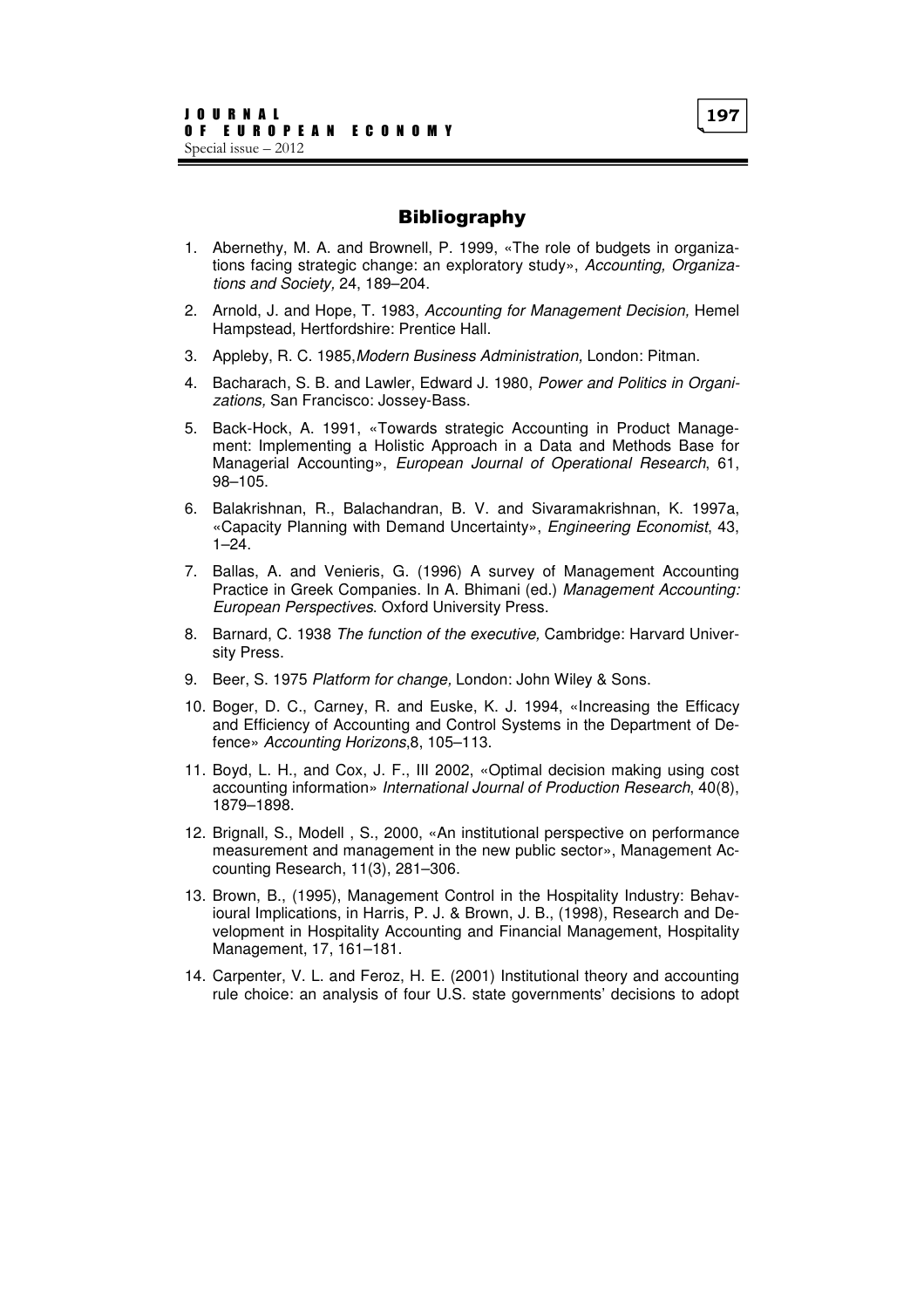generally accepted accounting principles. Accounting, Organizations and Society, Vol. 26, pp. 565–596.

- 15. Collier, P., 2001, «The power of accounting: a field study of local financial management in a police force», Management Accounting Research, 12, 465–486.
- 16. Collier, P. & Gregory, A., (1995), Strategic Management Accounting: UK Hotels Sector Case Study, International Journal of Contemporary Hospitality Management, 7, 1: 16–21
- 17. Connell, J. & Lowe, A., (1997), Generating grounded theory from qualitative data – the application of inductive methods in tourism and hospitality management research, Progress in Tourism and Hospitality Research, 3, 165–173
- 18. Cruz, I., (2007), How might hospitality organizations optimize their performance measurement systems?, International Journal of Contemporary Hospitality Management, 19, 7: 574–588
- 19. Cugini, A., Caru, A. & Zerbini, F. (2007), The Cost of Customer Satisfaction: A Framework for Strategic Cost Management in Service Industries, European Accounting Review, 16, 3: 499–530
- 20. Demski, J. S. 1980, Information Analysis. (2nd edn). Addison-Wesley: Wokingham, Becks.
- 21. Dermitzakis, M. D and Georgiadou, E. (1982) Development of the Show Caves (Published in Greek). Deltio H.S.S, Vol. XVII, pp. 42–63.
- 22. DiMaggio, P. J. and Powell, W. W. 1983, «The Iron Cage Revisited, Institutional Isomorphism and Collective Rationality in Organizational Fields», American Sociological Review, 48 (April), 47–60.
- 23. Downie, N., (1997), The use of accounting information in hotel marketing decisions, The International Journal of Hospitality Management, 16, 3: 305–312
- 24. Durand, R. and Coeurderoy, R. 2001, «Age, order of entry, strategic orientation, and organizational performance», Journal of Business Venturing, 16(5), 471–494.
- 25. Eccles, R. G. 1991, «The performance Measurement Manifesto», Harvard Business Review, January-February, 131–137.
- 26. Eisenhardt, K. M. 1989, «Agency theory: An assessment and review», Academy of Management Review, 14, 57–74.
- 27. Eisenhardt, K. M. and Schoonhoven, C. B. 1990, «Organizational growth: Linking founding team, strategy, environment, and growth among U.S. semiconductor ventures, 1978–1988». Administrative Science Quarterly, 35, 504–529.
- 28. Emmanuel, C. and Otley, D. 1985, Accounting for management control. Wokingham, UK: Van Nostrand Reinhold.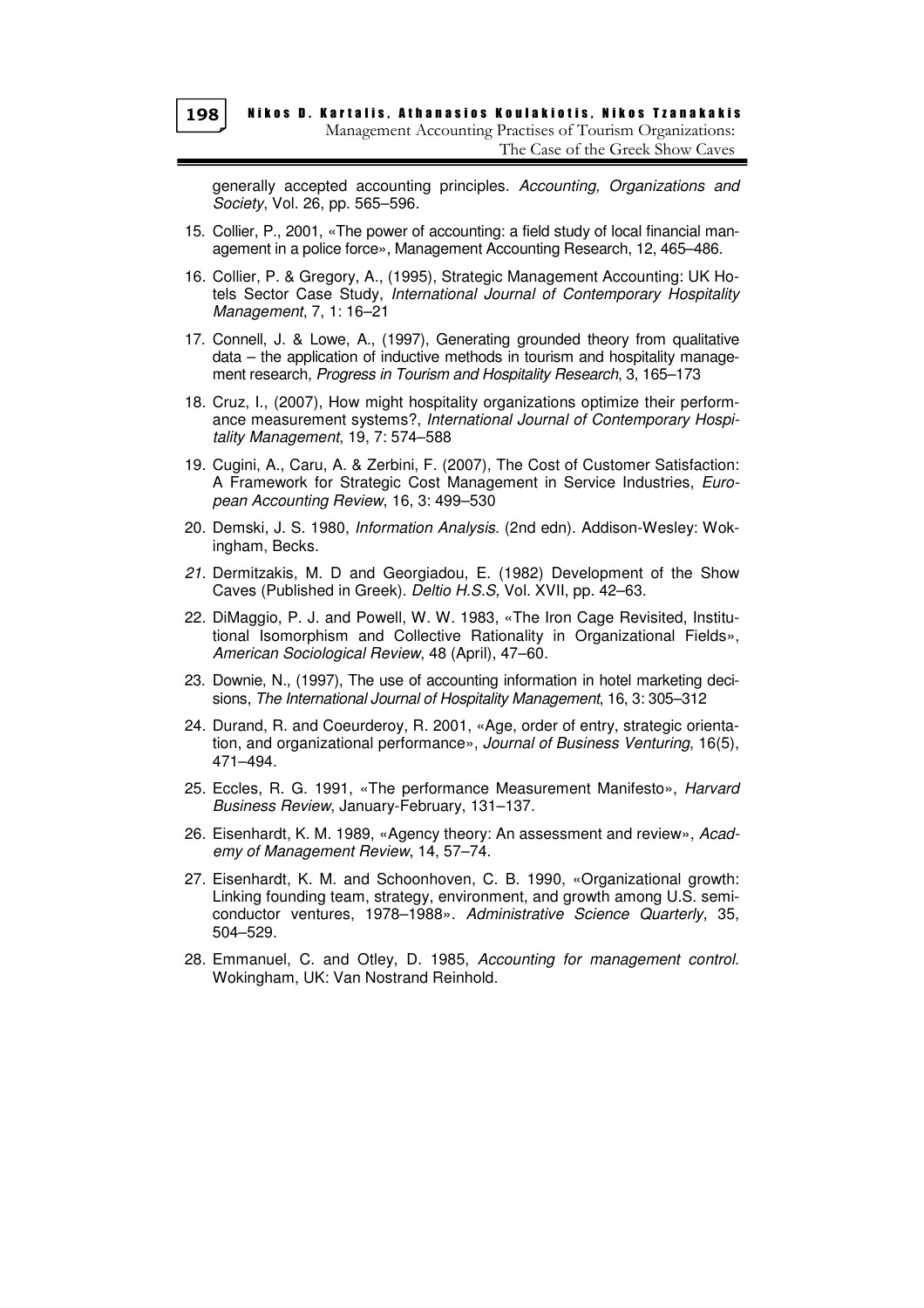- 29. Emmanuel, C., Otley, D. and Merchant, K. 1997, Accounting for Management Control. London: International Thompson Publishing, York: Free Press.
- 30. French, C., Craig-Smith, S. & Collier, A. (1995), Principles of Tourism, South Melbourne: Addison Wesley Longman Australia Pty Ltd.
- 31. Greenwood, R. and Hinings, C. R. (1996) Understanding radical organizational change: Bringing together the old and the new institutionalism. Academy of Management Review, Vol. 21, No. 4, pp. 1022–1054.
- 32. Guilding, C., Kennedy, D. J. & McManus, L., (2001), Extending the Boundaries of Customer Accounting: Application in the Hotel Industry, Journal of Hospitality & Tourism Research, Vol. 25, 2: 173–194
- 33. Gupta, A.K. and Govindarajan, V. 1986, «Resource sharing among SBUs: Strategic antecedents and administrative implications», Academy of Management Journal, 29, 695–714.
- 34. Harris, P. J. & Brown, J. B., (1998), Research and Development in Hospitality Accounting and Financial Management, Hospitality Management, 17, 161–181
- 35. Holjevac, I. A., (2003), A vision of tourism and the hotel industry in the 21st century, Hospitality Management, 22: 129–134
- 36. Honig, B. and Karlsson, T. 2002, «Institutional forces and the written business plan», Journal of Management, 30,(1), 29–48.
- 37. Howey, R. M., Savage, K. S., Verbeeten, M. J. & Van Hoof, H. B., (1999), Tourism and hospitality research journals: cross-citations among research communities, Tourism Management, 20, 133–139
- 38. Ingram, H. (1995), Hospitality and Tourism: International Industries Experiencing Common Problems, International Journal of Contemporary Hospitality Management, 7, 7: 44–54
- 39. Jonsson, S. and Macintosh, N. B. 1997, «Cats, Rats and Ears: Making the case for ethnographic accounting research». Accounting, Organizations and Society, 22, 12–36
- 40. Kaplan, B. S. & Norton, D. P., (1992), The Balanced Scorecard: Measures that Drive Performance, Harvard Business Review, 71–79.
- 41. Karatzoglou, B. & Spilanis, I., (2008), Sustainable Tourism in Greek islands: the Integration of Activity-Based Environmental Management with a Destination Environmental Scorecard Based on the Adaptive Resource Management Paradigm, Business Strategy and the Environment, 2008: InterScience (online)
- 42. Keiser, J. D., (1998), Hospitality & Tourism: A Rhetorical Analysis and Conceptual Framework for Identifying Industry Meanings, Journal of Hospitality & Tourism Research, 22, 2: 115–128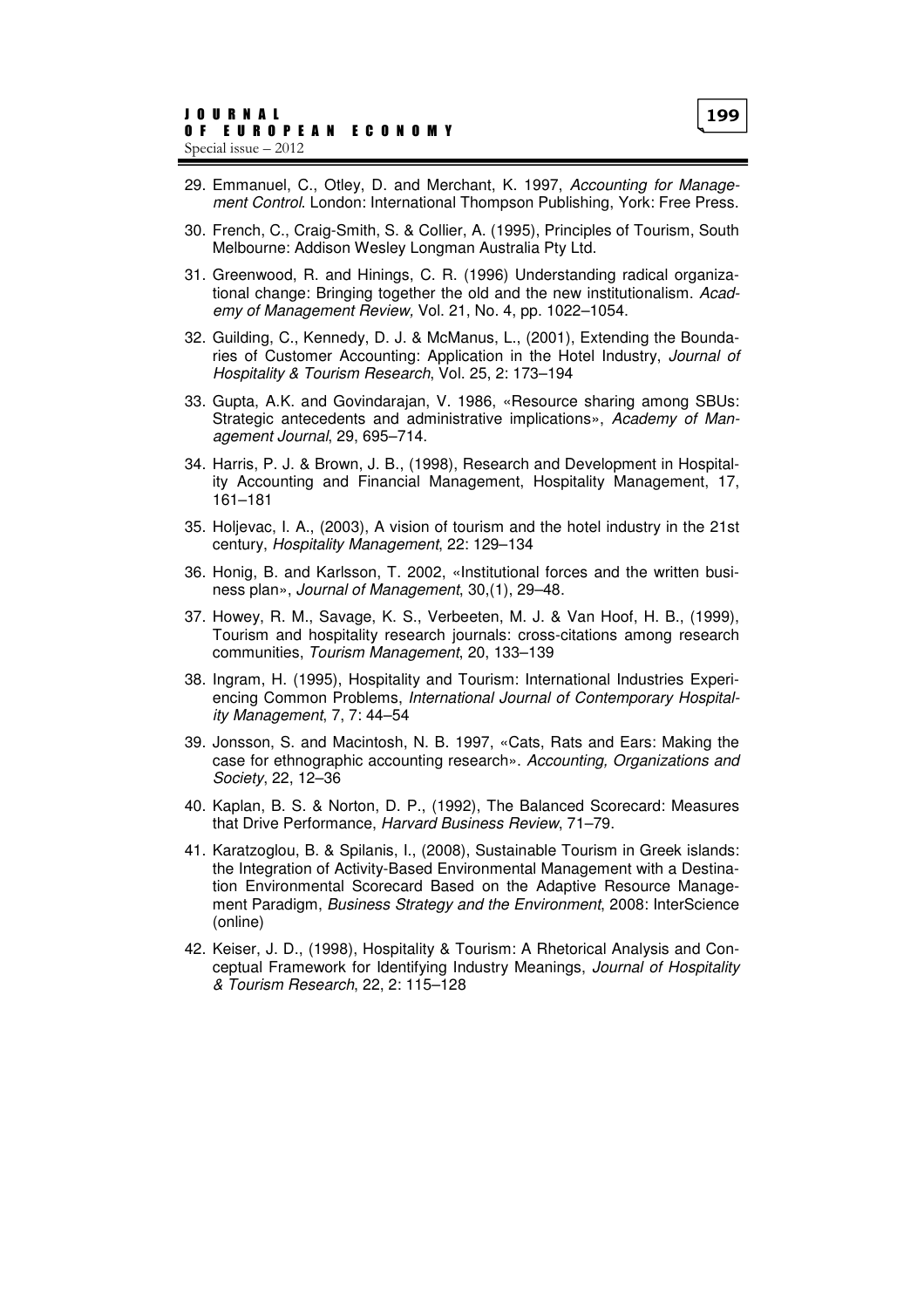- 43. Lau, C. M., Low, L. C. and Eggleton, I. R. 1995, «The impact of reliance on accounting performance measure on job-related tension and managerial performance: additional evidence», Accounting, Organizations and Society, 20, (5), 359–381.
- 44. March, J. G. and Olsen, J. P. (1976) Ambiguity and Choice in Organizations. Bergen, Norway: Universitetsforlaget.
- 45. Meyer, J. W. and Rowan, B. 1977, «Institutionalised organizations: Formal structure as myth and ceremony» American Journal of Sociology, 83, 340–363.
- 46. Meyer, J. W. and Scott, R. W. 1983, «Centralization and the Legitimacy Problems of Local Government», In J.W. Meyer and R.W. Scott (eds) Organizational Environments: Ritual and Rationality . Beverly Hills, CA: Sage.
- 47. Meyer, J. W., Scott, R. W. and Deal, T. 1981, «Institutional and Technical Sources of Organizational Structure», In H.D. Stein (ed.) Organization and the Human Services, Philadelphia: Temple University Press.
- 48. Mezias, Stephen J. 1988, «Aspiration Level Effects: An Empirical Investigation» Journal of Economic Behavior and Organizations, 10, 389–400.
- 49. Mia, L. & Patiar, A., (2001), The Use of Management Accounting Systems in Hotels: An Exploratory Study, Hospitality Management, 20, 111–128
- 50. Mizuchi, M. S. and Fein, L. S. (1999) The social construction of organizational knowledge: A study of the uses of coercive, mimetic and normative isomorphism. Administrative Science Quarterly, Vol.44, No. 4, pp. 337–368.
- 51. Modell, S. 1996, «Management accounting and control in services: structural and behavioural perspectives» International Journal of Service Industry Management, 7,(2), 57–80.
- 52. Modell, S., 2002, «Institutional perspectives on cost allocations: integration and extension», European Accounting Revision, 11, 653–679.
- 53. Moriarity, S and C.P Allen, 1987, Cost Accounting. West Sussex: John Wiley and Sons.
- 54. Noone, B. & Griffin, P., (1997), Enhancing Yield Management with Customer Profitability Analysis, International Journal of Contemporary Hospitality Management, 9, 2: 75–79
- 55. Oliver, C. (1992) The Antecedents of Deinstitutionalization. Organization Studies, Vol. 13, pp. 563–588.
- 56. Otley, D. T. 1980, «The Contingency Theory of Management Accounting: Achievement and Prognosis», Accounting, Organizations and Society, 5, (4), 413–428.
- 57. Otley, D. T. 1984, «Management accounting and organizations theory: a review of their inter-relationship», In R. W. Scapens, D. T. Otley and R. Lister